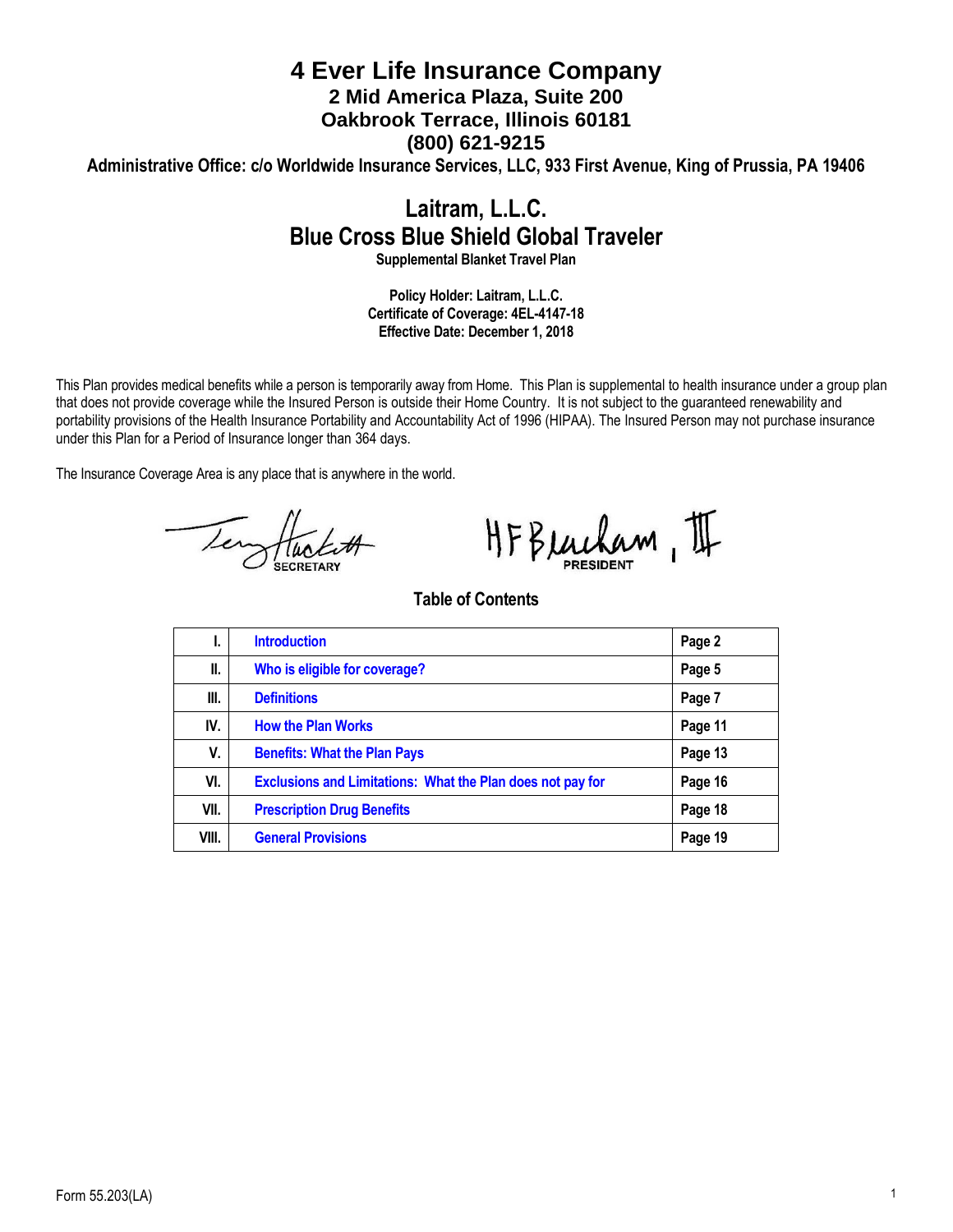# <span id="page-1-0"></span>**I. Introduction**

# **About This Plan**

This Certificate of Coverage is issued by 4 Ever Life Insurance Company ("Insurer") through a policy issued to the Policyholder.

In this Plan, the "Insurer" means **4 Ever Life Insurance Company**. The "Eligible Participant" is the person who meets the eligibility criteria of this Certificate. The term "Insured Person," means the Eligible Participant.

The benefits of this Plan are provided only for those services that the Insurer determines are Medically Necessary and for which the Insured Person has benefits. The fact that a Physician prescribes or orders a service does not, by itself, mean that the service is Medically Necessary or that the service is a Covered Expense. The Eligible Participant may consult this Certificate of Coverage or telephone the Insurer at the number shown on his/her identification card if he/she has any questions about whether services are covered.

This Certificate of Coverage contains many important terms (such as "Medically Necessary" and "Covered Expense") that are defined in Part III and capitalized throughout the Certificate of Coverage. Before reading through this Certificate of Coverage, consult Part III for the meanings of these words as they pertain to this Certificate of Coverage.

The Insurer has issued a Policy to the Group identified on the Eligible Participant's identification card. The benefits and services listed in this Certificate of Coverage will be provided for Insured Persons for a covered Illness, Injury, or condition, subject to all of the terms and conditions of the Group's Policy.

**Choice of Hospital and Physician:** Nothing contained in this Plan restricts or interferes with the Eligible Participant's right to select the Hospital or Physician of the Eligible Participant's choice. Also, nothing in this Plan restricts the Eligible Participant's right to receive, at his/her expense, any treatment not covered in this Plan.

### **Services inside the U.S., Puerto Rico, and the U.S. Virgin Islands**

Worldwide Insurance Services has a variety of relationships with other Blue Cross and/or Blue Shield Licensees referred to generally as "Inter-Plan Programs." Whenever you obtain healthcare services inside the United States, Puerto Rico, or the United States Virgin Islands, the claims for these services may be processed through one of these Inter-Plan Programs, which include the BlueCard Program and may include negotiated National Account arrangements available between Worldwide Insurance Services and other Blue Cross and Blue Shield Licensees.

Typically, when accessing care inside the United States, Puerto Rico, and the United States Virgin Islands, you will obtain care from healthcare providers that have a contractual agreement (i.e., are "participating providers") with the local Blue Cross and/or Blue Shield Licensee in that geographic area ("Host Blue"). In some instances, you may obtain care from providers that do not contract with the Host Blue (non-participating healthcare providers). Worldwide Insurance Services payment practices in both instances are described below.

# **A. BlueCard® Program**

Under the BlueCard® Program, when you access covered healthcare services within the geographic area served by a Host Blue, Worldwide Insurance Services will remain responsible for fulfilling Worldwide Insurance Services contractual obligations. However, the Host Blue is responsible for contracting with and generally handling all interactions with its participating healthcare providers.

Whenever you access covered healthcare services inside the United States, Puerto Rico, and the United States Virgin Islands, and the claim is processed through the BlueCard Program, the amount you pay for covered healthcare services is calculated based on the lower of:

- The billed covered charges for your covered services; or
- The negotiated price that the Host Blue makes available to Worldwide Insurance Services.

Often, this "negotiated price" will be a simple discount that reflects an actual price that the Host Blue pays to your healthcare provider. Sometimes, it is an estimated price that takes into account special arrangements with your healthcare provider or provider group that may include types of settlements, incentive payments, and/or other credits or charges. Occasionally, it may be an average price, based on a discount that results in expected average savings for similar types of healthcare providers after taking into account the same types of transactions as with an estimated price.

Estimated pricing and average pricing, going forward, also take into account adjustments to correct for over- or underestimation of modifications of past pricing for the types of transaction modifications noted above. However, such adjustments will not affect the price Worldwide Insurance Services uses for your claim because they will not be applied retroactively to claims already paid.

Laws in a small number of U.S. States may require the Host Blue to add a surcharge to your calculation. If any of these state laws mandate other liability calculation methods, including a surcharge, we would then calculate your liability for any covered healthcare services according to applicable law.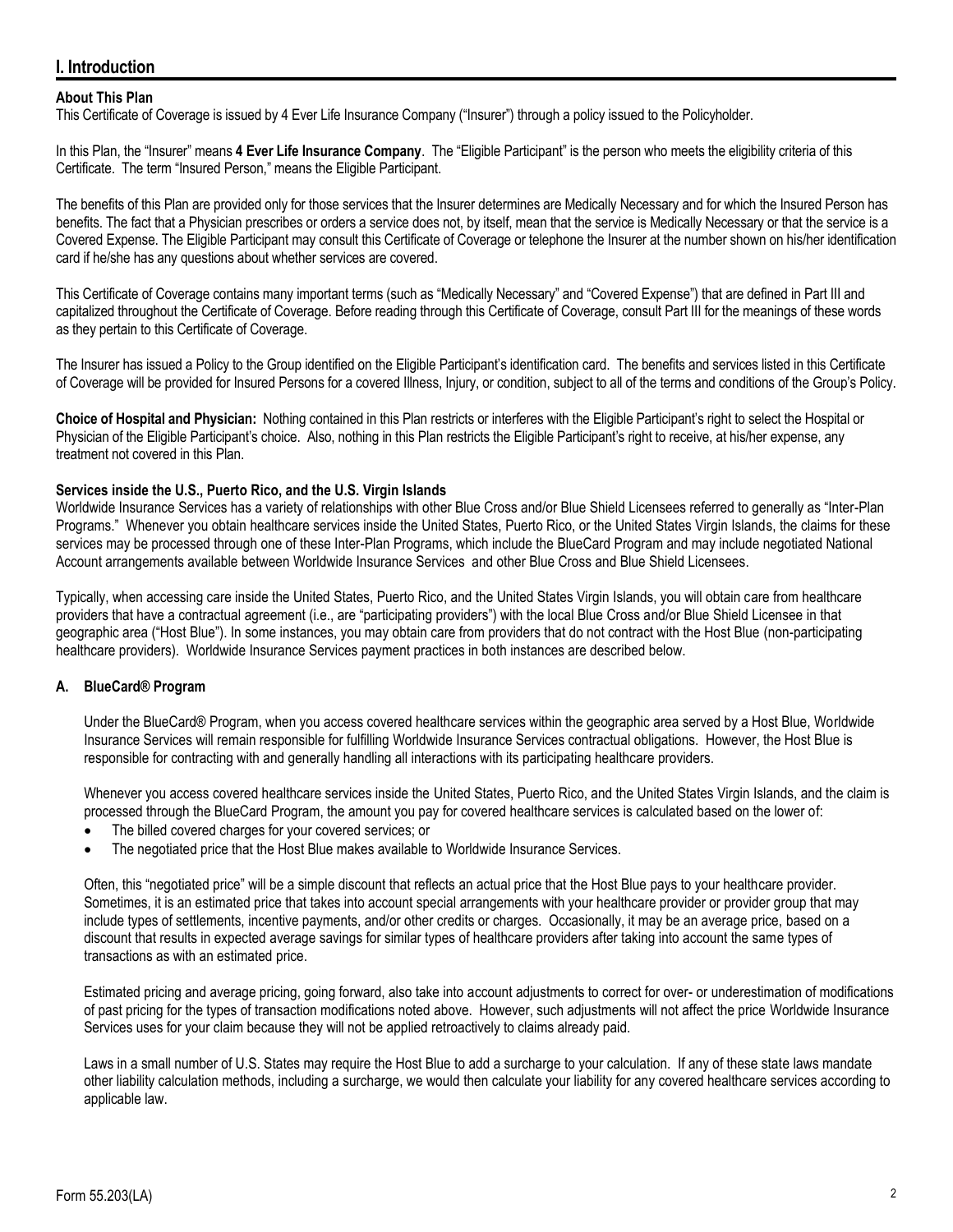# **B. Non-Participating Healthcare Providers inside the U.S., Puerto Rico, and the U.S. Virgin Islands**

### 1. Member Liability Calculation

When covered healthcare services are provided inside the United States, Puerto Rico, or the United States Virgin Islands by nonparticipating healthcare providers, the amount you pay for such services will generally be based on either the Host Blue's non-participating healthcare provider local payment or the pricing arrangements required by applicable law. In these situations, you may be liable for the difference between the amount that the non-participating healthcare provider bills and the payment Worldwide Insurance Services will make for the covered services as set forth in this paragraph.

### 2. Exceptions

In certain situations, Worldwide Insurance Services may use other payment bases, such as billed covered charges, or a special negotiated payment, as permitted under Inter-Plan Programs Policies, to determine the amount we will pay for services rendered by non-participating healthcare providers. In these situations, you may be liable for the difference between the amount that the non-participating healthcare provider bills and the payment Worldwide Insurance Services will make for the covered services as set forth in this paragraph.

**Use of Administrator:** The Insurer may use a third party administrator to perform certain of the Insurer's duties on the Insurer's behalf. The Group and the Insured Participant will be notified of the use of an administrator.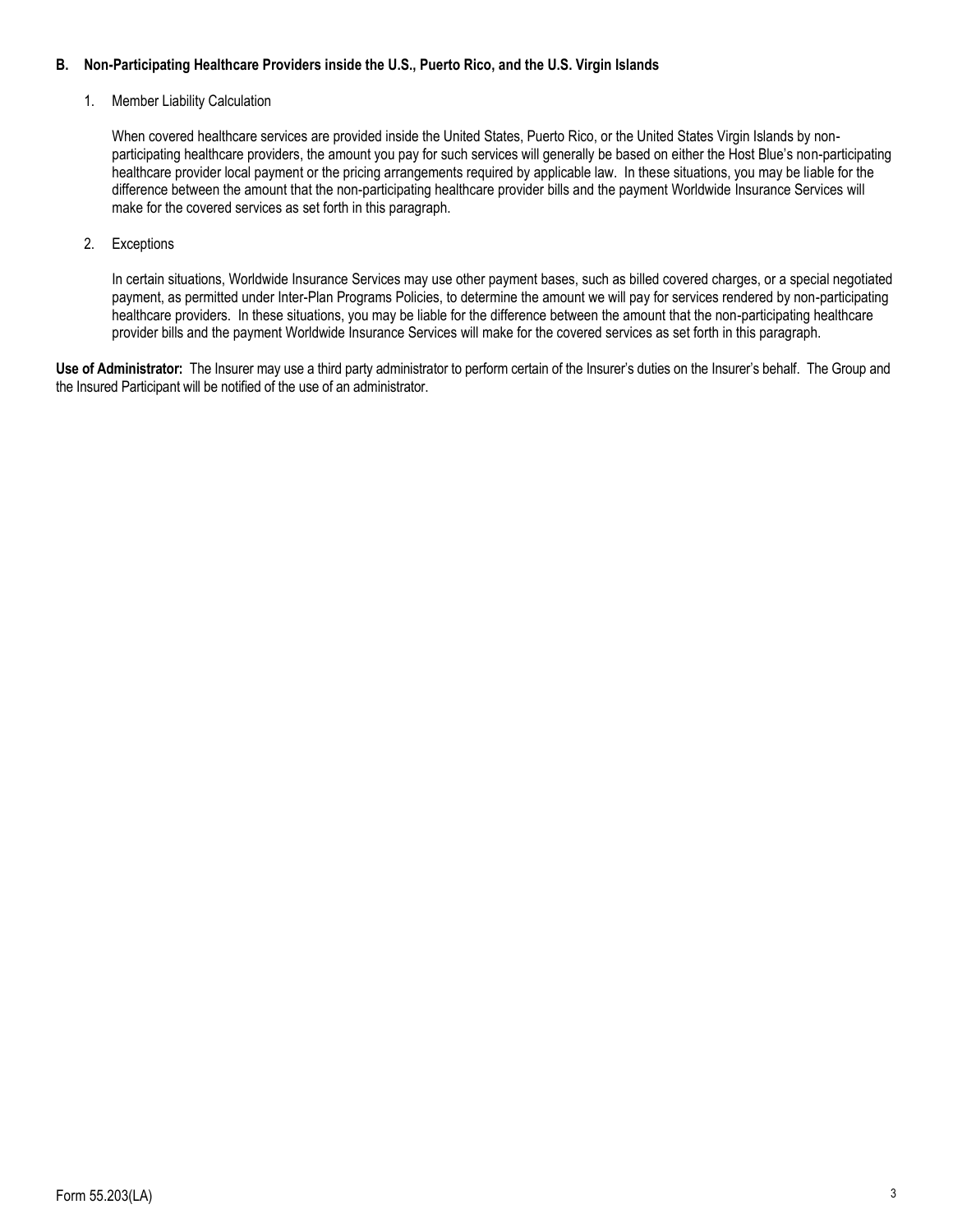### **Benefit Overview Matrix**

Following is a very brief description of the benefit schedule of the Plan. This should be used only as a quick reference tool. The entire Certificate of Coverage sets forth, in detail, the rights and obligations of both the Insured Person and the Insurer. It is, therefore, important that **THE ENTIRE CERTIFICATE OF COVERAGE BE READ CAREFULLY!**

The benefits outlined in the following table show the payment percentages for Covered Expenses AFTER the Insured Person has satisfied any Deductibles and prior to satisfaction of his/her Out-of-Pocket. **Covered Expenses are based on Reasonable Charges which may be less than actual billed charges. Providers can bill the Insured Person for amounts exceeding Covered Expenses.** 

### **Deductible**:

The Insured Person's Deductible is \$0 per Insured Person per Trip Coverage Period.

#### **Copayment:**

The Insured Person's Copayment is listed below and is based upon each visit for medical services.

# **After the Deductible is satisfied, benefits are paid for Covered Expenses as follows:**

### **BENEFIT OVERVIEW MATRIX**

| <b>Policy Maximums</b>                                                                                                                                                                                                                                                                                | Insurer pays up to Per Insured Person                                                                                                                                                                                                      |  |
|-------------------------------------------------------------------------------------------------------------------------------------------------------------------------------------------------------------------------------------------------------------------------------------------------------|--------------------------------------------------------------------------------------------------------------------------------------------------------------------------------------------------------------------------------------------|--|
| <b>Trip Period Maximum Benefits</b>                                                                                                                                                                                                                                                                   | \$250,000                                                                                                                                                                                                                                  |  |
| <b>Period of Insurance Maximum Benefits</b>                                                                                                                                                                                                                                                           | \$250,000                                                                                                                                                                                                                                  |  |
| <b>Benefits</b>                                                                                                                                                                                                                                                                                       | <b>Insurer pays</b>                                                                                                                                                                                                                        |  |
| <b>Professional Services</b>                                                                                                                                                                                                                                                                          |                                                                                                                                                                                                                                            |  |
| Surgery, anesthesia, radiation therapy, in-hospital doctor visits,<br>а.<br>diagnostic X-ray and lab                                                                                                                                                                                                  | 100%                                                                                                                                                                                                                                       |  |
| Office Visits: including X-rays and lab work billed by the attending<br>b.<br>physician.                                                                                                                                                                                                              | 100%                                                                                                                                                                                                                                       |  |
| <b>Inpatient Hospital Services</b>                                                                                                                                                                                                                                                                    |                                                                                                                                                                                                                                            |  |
| Surgery, X-rays, In-hospital doctor visits<br>a.                                                                                                                                                                                                                                                      | 100%                                                                                                                                                                                                                                       |  |
| In-patient medical emergency<br>b.                                                                                                                                                                                                                                                                    | 100%                                                                                                                                                                                                                                       |  |
| <b>Ambulatory Surgical Center</b>                                                                                                                                                                                                                                                                     | 100%                                                                                                                                                                                                                                       |  |
| <b>Ambulance Service (non-Medical Evacuation)</b>                                                                                                                                                                                                                                                     | 100% up to \$1,000                                                                                                                                                                                                                         |  |
| Benefits for claims resulting from downhill (alpine) skiing and<br>scuba diving (certification by the Professional Association of Diving<br>Instructors (PADI) or the National Association of Underwater<br>Instructors (NAUI) required or diving under the supervision of a<br>certified instructor) | Limited to Trip Period Maximum or \$10,000 whichever is less                                                                                                                                                                               |  |
| <b>Outside Home Country Outpatient prescription drugs</b>                                                                                                                                                                                                                                             | 100% of Covered Expenses                                                                                                                                                                                                                   |  |
| Dental Care required due to an Injury                                                                                                                                                                                                                                                                 | 100% of Covered Expenses up to \$200 with maximum per Trip Period                                                                                                                                                                          |  |
| <b>Dental Care for Relief of Pain</b>                                                                                                                                                                                                                                                                 | 100% of Covered Expenses up to \$100 per Trip Period                                                                                                                                                                                       |  |
| <b>Repatriation Of Remains</b>                                                                                                                                                                                                                                                                        | Deductible is not applicable. Maximum Benefit up to \$25,000.                                                                                                                                                                              |  |
| <b>Medical Evacuation</b>                                                                                                                                                                                                                                                                             | Deductible is not applicable. Maximum Benefit per Trip Period for all<br>Evacuations up to \$250,000.                                                                                                                                      |  |
| <b>Bedside Visit</b>                                                                                                                                                                                                                                                                                  | Deductible is not applicable. Maximum Benefit per Trip Period up to<br>\$1,500 for the cost of one economy round-trip air fare ticket to, and the<br>hotel accommodations in, the place of the Hospital Confinement for<br>one (1) person. |  |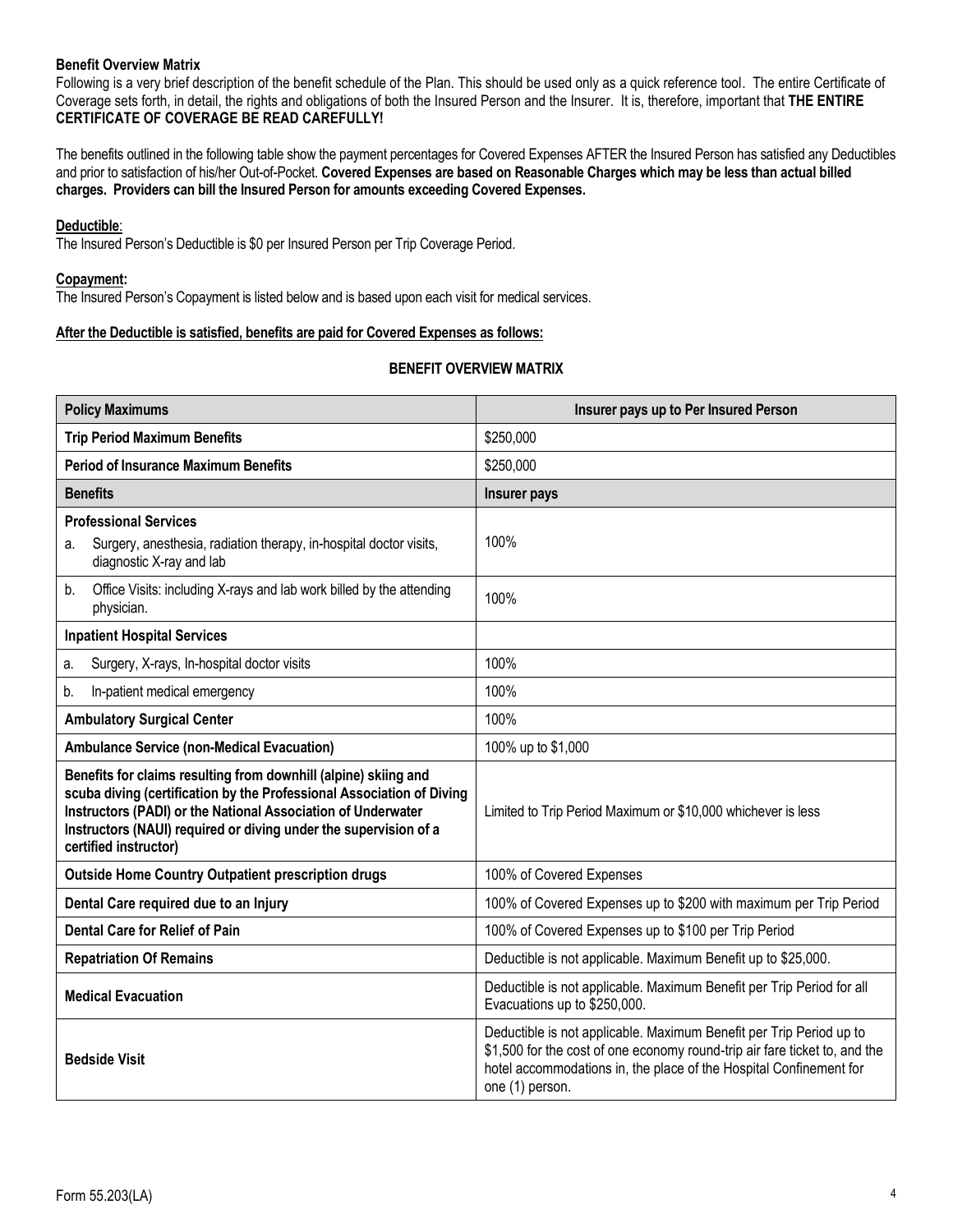# <span id="page-4-0"></span>**II. Who is eligible for coverage?**

Eligible Participants are the only people qualified to be covered by the Group's Policy. The following section describes who qualifies as an Eligible Participant or Eligible Dependent, as well as information on when and who to enroll and when coverage begins and ends.

# **Who is Eligible to Enroll Under This Plan?**

# **An Eligible Participant:**

- 1. Is a member or employee of a Group covered under the Policy.
- 2. Has submitted an enrollment form, if applicable, and the premium to the Insurer.

### **Additional Requirements for an Insured Person: An Insured Person must meet all of the following requirements:**

- 1. under Age 70.
- 2. enrolled in a Primary Plan.

# **Application and Effective Dates**

The Coverage for an Insured Person will become effective if the individual qualifies as an Eligible Participant of the Group, and the Group and/or the Eligible Participant pays the Insurer the premium. The Effective Date of the Coverage under the Plan is indicated as follows:

**Period of Insurance:** Each Eligible Participant's Period of Insurance starts on the latest of the following:

- 1. The Policy Effective Date; or
- 2. 12:00:01 am on the date designated by the Group of which the Eligible Participant is a member.

**Trip Coverage Start Date:** The Insured Person's coverage under the Policy for a trip during the Period of Insurance starts as stated below:

1. For a scheduled business trip or sojourn to a Foreign Country, when the Insured Person boards a conveyance at the start of the trip.

# **An Insured Person is eligible for benefits during his/her Period of Insurance ONLY during the Trip Coverage Period.**

In no event will an Eligible Dependent's coverage become effective prior to the Insured Participant's Effective Date of Coverage.

# **How Period of Insurance Coverage Ends**

### **Insured Persons**

The Insured Person's coverage ends without notice from the Insurer on the earlier of:

- 1. the end of the last period for which premium payment has been made to the Insurer;
- 2. the date the Policy terminates;
- 3. the date the Maximum Trip Coverage Period Benefit of the Plan has been exhausted;
- 4. the date of fraud or misrepresentation of a material fact by the Insured Participant, except as indicated in the Time Limit on Certain Defenses provision.

**Trip Coverage End Date:** The Insured Person's coverage under the Plan for a trip during the Period of Insurance ends as stated below:

- 1. For a scheduled business trip or sojourn to a Foreign Country, when the Insured Person alights from a conveyance at the completion of the trip.
- 2. On the Period of Insurance Termination Date. However, if the Insured Person has not canceled his/her coverage, then coverage for a trip will extend past the Period of Insurance Termination Date if the Insured Person's return is delayed by unforeseeable circumstances beyond his/her control. In this event, coverage will terminate as stated immediately above or, if earlier, 11:59 p.m. on the seventh day following the Period of Insurance Termination Date.
- 3. If the Insured Person is covered under the Medical Evacuation Benefit, upon the Insured Person's evacuation to the U.S.

In no event will coverage for a trip extend past the Maximum Trip Coverage Period stated below, subject to 3 immediately above and as stated in the benefit provisions.

**Maximum Trip Coverage Period:** Coverage for any one trip may not exceed 180 days.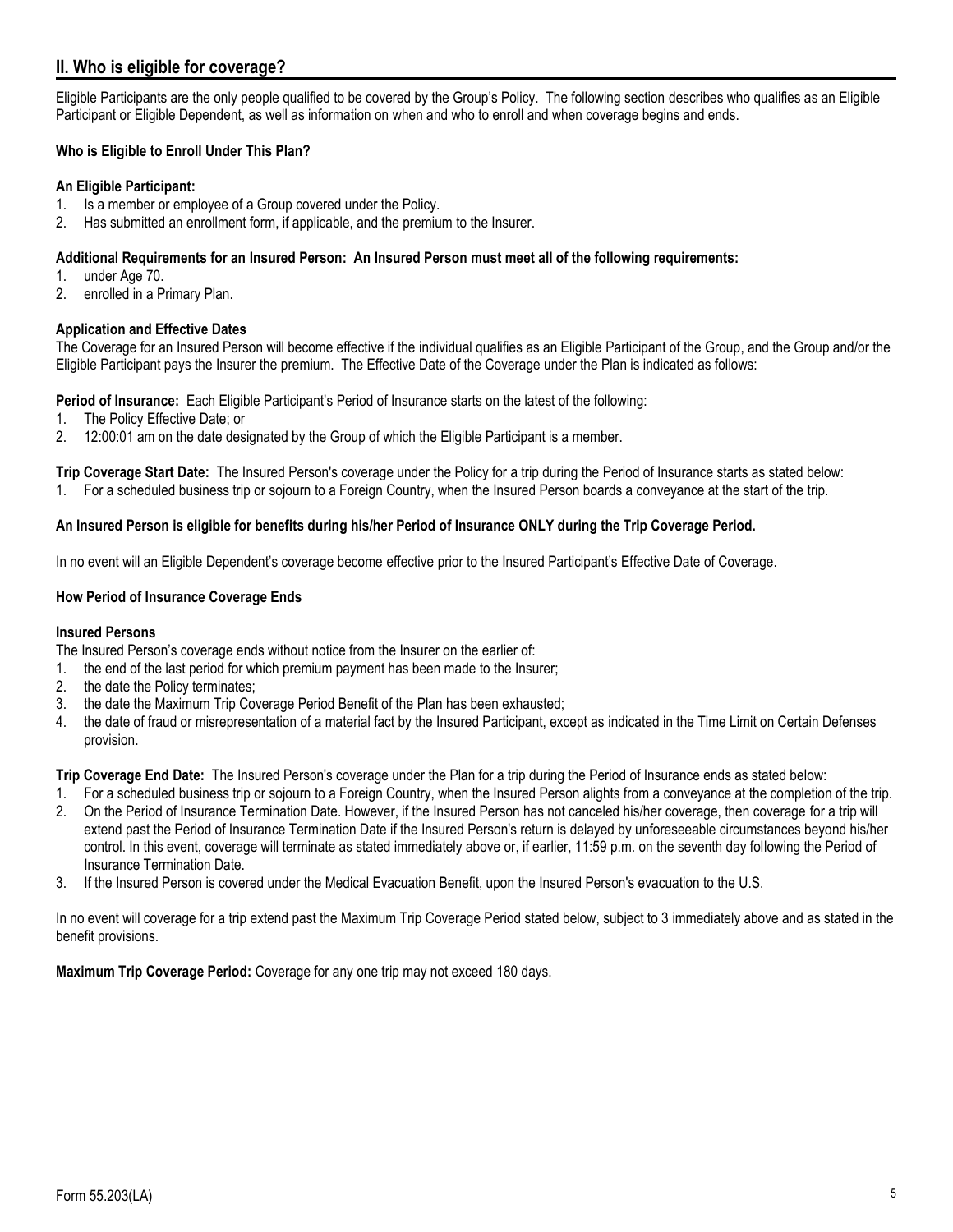# **Group and Insurer**

The coverage of all Insured Persons shall terminate if the Policy is terminated. If the Insurer terminates the Policy then the Insurer will notify the Group of cancellation. In addition, the Policy may be terminated by the Group on any premium due date. It is the Group's responsibility to notify all Insured Participants in either situation.

The Policy may be terminated by the Insurer:

- 1. for non-payment of premium;
- 2. on the date of fraud or intentional misrepresentation of a material fact by the Group, except as indicated in the Time Limit on Certain Defenses provision;
- 3. on any premium due date for any of the following reasons. The Insurer must give the Group written notice of cancellation at least 30 days in advance if termination is due to:
	- a. failure to maintain the required minimum premium contribution;
	- b. failure to provide required information or documentation related to the Primary Plan or Other Plan upon request.
- 4. on any premium due date if the Insurer is also canceling all supplemental blanket travel plans in the state. The Insurer must give the Group written notice of cancellation:
	- a. at least 180 days in advance; and
	- b. again at least 30 days in advance.

# **Extension of Benefits**

No benefits are payable for medical treatment benefits after the Policy Holder's insurance terminates. However, if an Insured Person is in a Hospital on the date the insurance policy terminates, the Insurer will continue to pay the medical treatment benefits until the earlier of the date the confinement ends, the Trip Coverage Period ends, or 31 days after the date the insurance terminates.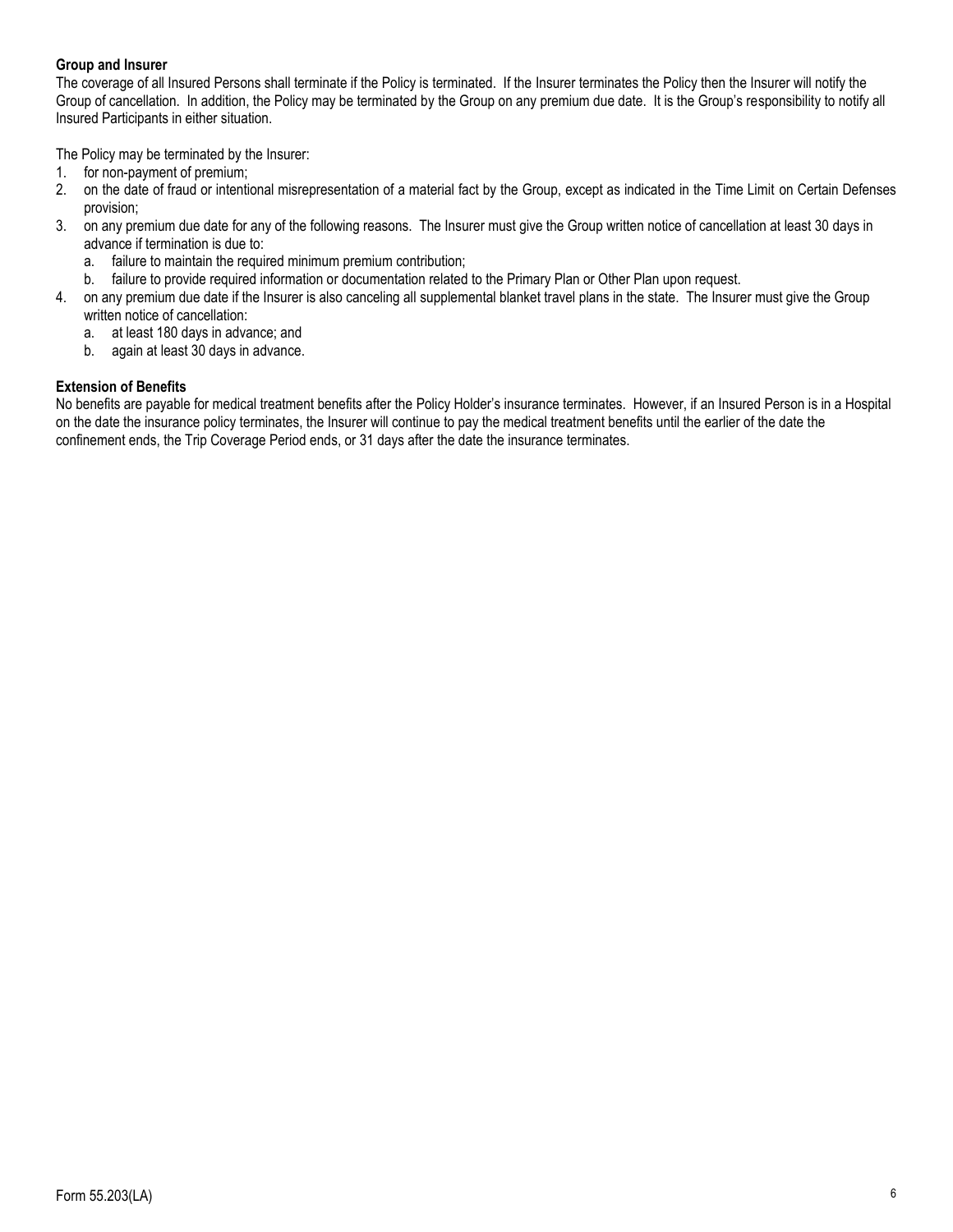# <span id="page-6-0"></span>**III. Definitions**

The following definitions contain the meanings of key terms used in this Plan. Throughout this Plan, the terms defined appear with the first letter of each word in capital letters.

**Accidental Injury** means an accidental bodily Injury sustained by an Insured Person which is the direct cause of a loss independent of disease, bodily infirmity, or any other cause.

**Age** means the Insured Person's attained age.

**Ambulatory Surgical Center** is a freestanding outpatient surgical facility. It must be licensed as an outpatient clinic according to state and local laws and must meet all requirements of an outpatient clinic providing surgical services. It also must meet accreditation standards of the Joint Commission on Accreditation of Health Care Organizations or the Accreditation Association of Ambulatory Health Care.

**Certificate of Coverage** is the document issued to each Eligible Participant outlining the benefits under the group Policy.

**Coinsurance** is the percentage of Covered Expenses the Insured Person is responsible for paying (after the applicable Deductible is satisfied). **Coinsurance does not include charges for services that are not Covered Services or charges in excess of Covered Expenses. These charges are the Insured Person's responsibility and are not included in the Coinsurance calculation.**

**Complications of Pregnancy** are conditions, requiring hospital confinement (when the pregnancy is not terminated), whose diagnoses are distinct from the pregnancy, but are adversely affected by the pregnancy, including, but not limited to acute nephritis, nephrosis, cardiac decompression, missed abortion, pre-eclampsia, intrauterine fetal growth retardation, and similar medical and surgical conditions of comparable severity. Complications of Pregnancy also include termination of ectopic pregnancy, and spontaneous termination of pregnancy, occurring during a period of gestation in which a viable birth is not possible. Complications of Pregnancy do not include elective abortion, elective cesarean section, false labor, occasional spotting, morning sickness, physician prescribed rest during the period of pregnancy, hyperemesis gravidarium, and similar conditions associated with the management of a difficult pregnancy not constituting a distinct complication of pregnancy.

A **Continuing Hospital Confinement** means consecutive days of in-hospital service received as an inpatient, or successive confinements for the same diagnosis, when discharge from and readmission to the Hospital occurs within 24 hours.

**Copayment** is the dollar amount of Covered Expenses the Insured Person is responsible for paying. **Copayment does not include charges for services that are not Covered Services or charges in excess of Covered Expenses.** 

**Cosmetic and Reconstructive Surgery. Cosmetic Surgery** is performed to change the appearance of otherwise normal looking characteristics or features of the patient's body. A physical feature or characteristic is normal looking when the average person would consider that feature or characteristic to be within the range of usual variations of normal human appearance. **Reconstructive Surgery** is surgery to correct the appearance of abnormal looking features or characteristics of the body caused by birth defects, Injury, tumors, or infection. A feature or characteristic of the body is abnormal looking when an average person would consider it to be outside the range of general variations of normal human appearance. **Note: Cosmetic Surgery does not become Reconstructive Surgery because of psychological or psychiatric reasons.**

The **Coverage Period Maximum Benefit** is the maximum amount of benefits available to each Insured Person during the person's Coverage Period (Period of Insurance and/or Trip Coverage Period). All benefits furnished are subject to these maximum amounts.

**Covered Expenses** are the expenses incurred for Covered Services. **Covered Expenses** for Covered Services will not exceed Reasonable Charges. In addition, Covered Expenses may be limited by other specific maximums described in this Plan under section IV, How the Plan Works and section V, Benefits: What the Plan Pays. Covered Expenses are subject to applicable Deductibles, penalties and other benefit limits. **An expense is incurred on the date the Insured Person receives the service or supply.**

**Covered Services** are Medically Necessary services or supplies that are listed in the benefit sections of this Plan, and for which the Insured Person is entitled to receive benefits.

**Custodial Care** is care provided primarily to meet the Insured Person's personal needs. This includes help in walking, bathing, or dressing. It also includes preparing food or special diets, feeding, administration of medicine that is usually self-administered, or any other care that does not require continuing services of a medical professional.

**Deductible** means the amount of Covered Expenses the Insured Person must pay for Covered Services before benefits are available to him/her under this Plan. The **Period of Insurance Deductible** is the amount of Covered Expenses the Eligible Participant must pay for each Insured Person before any benefits are available regardless of provider type.

**Dental Prostheses** are dentures, crowns, caps, bridges, clasps, habit appliances, and partials.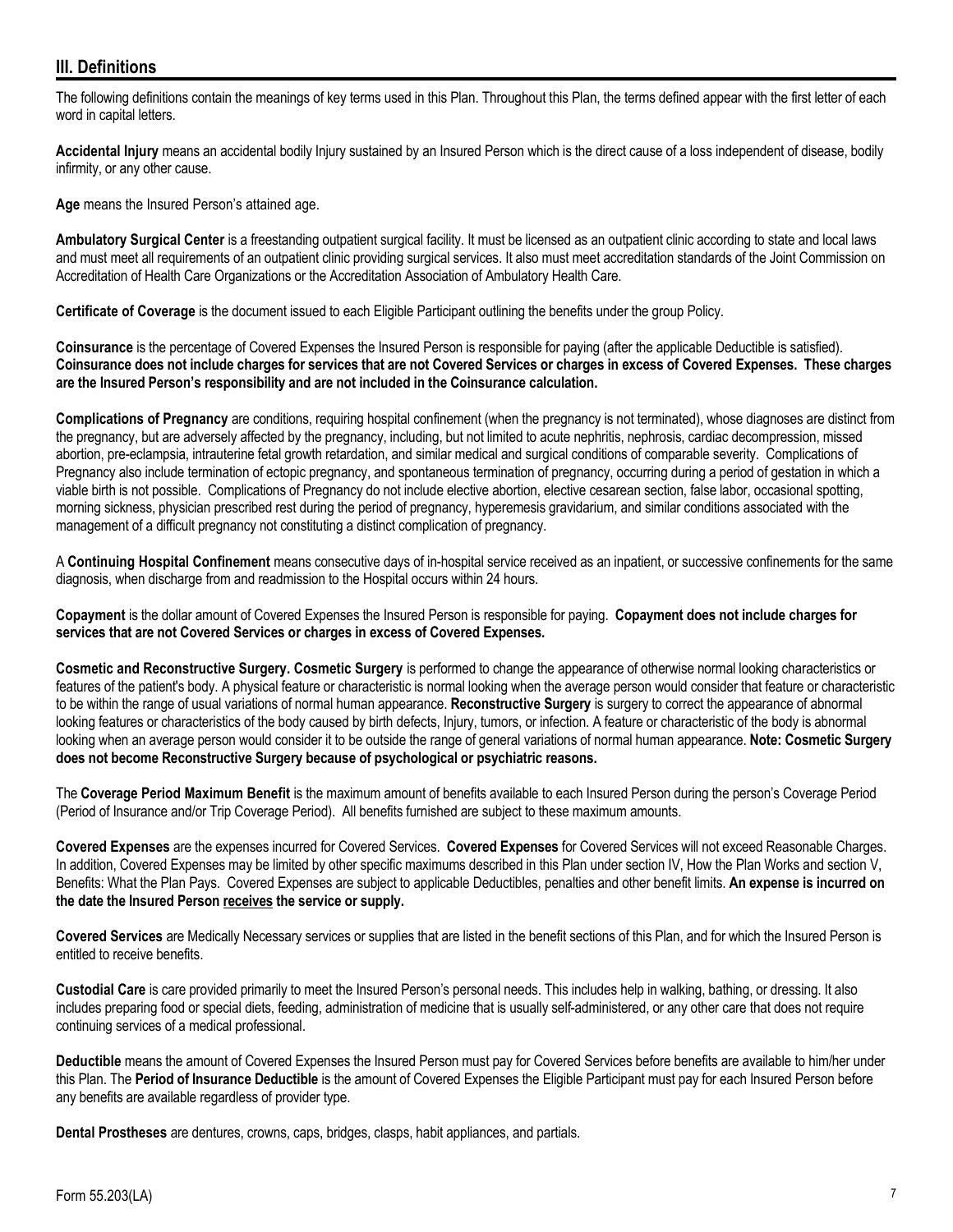The **Effective Date of the Policy** is the date that the Group's Policy became active with the Insurer.

The **Effective Date of Coverage** is the date on which coverage under this Plan begins for the Eligible Participant and any other Insured Person.

**Eligible Participant** (See 'Eligibility Rules' in Section II of this Plan)

**Emergency Hospitalization and Emergency Medical Care** means hospitalization or medical care that is provided for an Injury or a Sickness condition manifesting itself by acute symptoms of sufficient severity including without limitation sudden and unexpected severe pain for which the absence of immediate medical attention could reasonably result in:

- 1. Permanently placing the Insured Person's health in jeopardy, or
- 2. Causing other serious medical consequences; or
- 3. Causing serious impairment to bodily functions; or
- 4. Causing serious and permanent dysfunction of any bodily organ or part.

Previously diagnosed chronic conditions in which subacute symptoms have existed over a period of time shall not be included in this definition of a medical emergency, unless symptoms suddenly become so severe that immediate medical aid is required.

**Experimental or Investigative Procedure** is treatment, a device or prescription medication which is recommended by a Physician, but is not considered by the medical community as a whole to be safe and effective for the condition for which the treatment, device or prescription medication is being used, including any treatment, procedure, facility, equipment, drugs, drug usage, devices, or supplies not recognized as accepted medical practice; and any of those items requiring federal or other governmental agency approval not received at the time services are rendered. The Insurer will make the final determination as to what is Experimental or Investigative.

**Foreign Country** is a country other than the Insured Person's Home Country.

**Foreign Country Provider** is any institutional or professional provider of medical or psychiatric treatment or care who practices in a country outside the United States of America. A Foreign Country Provider may also be a supplier of medical equipment, drugs, or medications.HTH provides Insured Persons with access to a database of Foreign Country Providers.

A **Full Time Student** is a student enrolled at an accredited college, university, or trade school participating in the Federally Guaranteed Student Loan Program. The student must be currently attending classes, carrying at least 12 units per term.

**Group** refers to the entity to which the Insurer has issued the Policy.

**Group Health Benefit Plan** means a group, blanket, or franchise insurance policy, a certificate issued under a group policy, a group hospital service contract, or a group subscriber contract or evidence of coverage issued by a health maintenance organization that provides benefits for health care services. The term does not include:

- 1. accident-only, credit or disability insurance coverages;
- 2. specified disease coverage or other limited benefit policies;
- 3. coverage of Medicare services under a federal contract;
- 4. Medicare Supplement and Medicare Select policies regulated in accordance with federal law;
- 5. long-term care, dental care, or vision care coverages;
- 6. coverage provided by a single service health maintenance organization;
- 7. insurance coverage issued as a supplement to liability insurance;
- 8. insurance coverage arising out of a workers' compensation system or similar statutory system;
- 9. automobile medical payment insurance coverage;
- 10. jointly managed trusts authorized under 29 U.S.C. Section 141 et seq. that contain a plan of benefits for employees that is negotiated in a collective bargaining agreement governing wages, hours, and working conditions of the employees that is authorized under 29 U.S.C. Section 157;
- 11. hospital confinement indemnity coverage; or
- 12. reinsurance contracts issued on a stop-loss, quota share, or similar basis.

**Home Country** means the Insured Person's country of domicile named on the enrollment form or the roster, as applicable.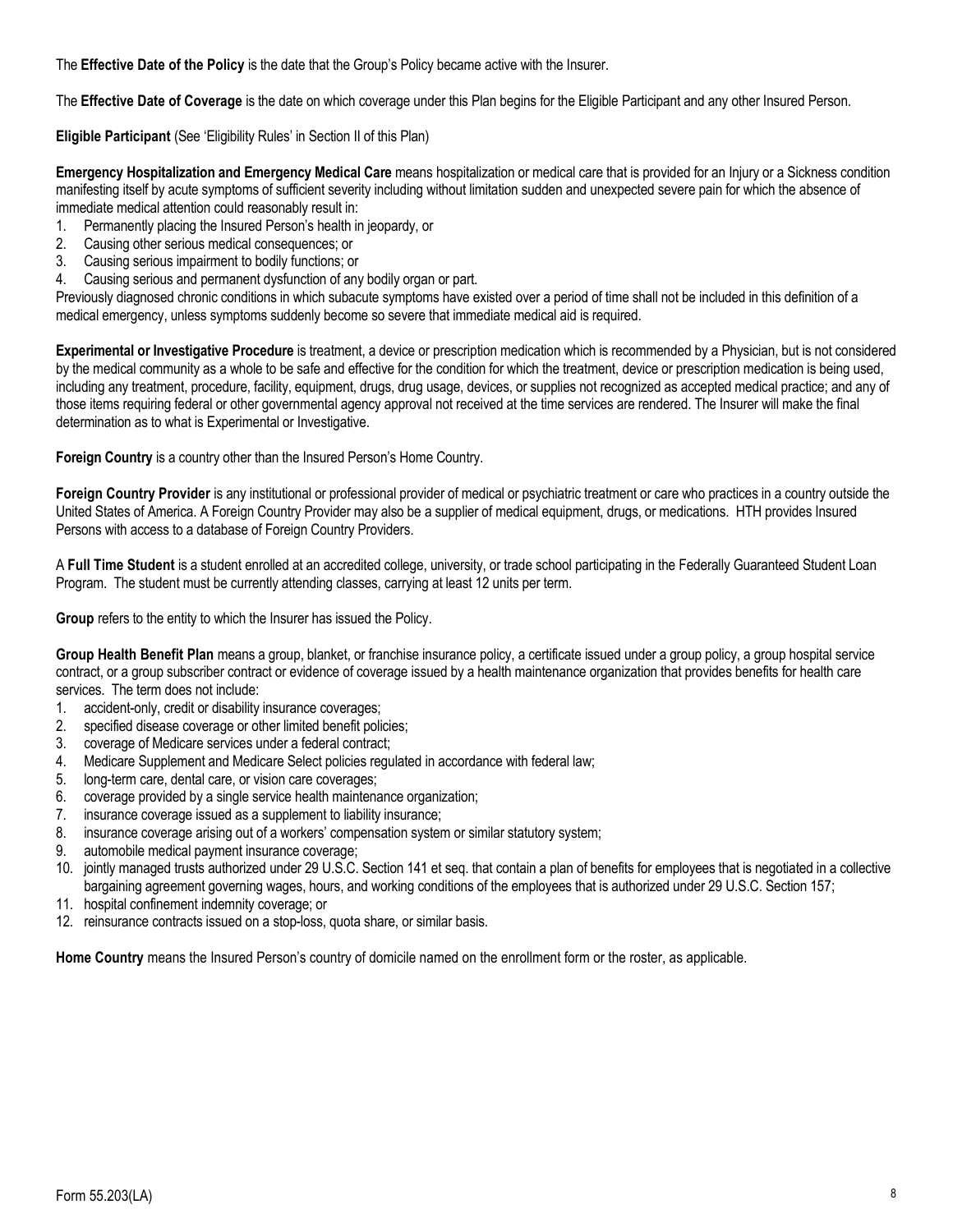A **Hospital** is a facility which provides diagnosis, treatment and care of persons who need acute inpatient hospital care under the supervision of Physicians. It must:

- 1. be licensed as a hospital and operated pursuant to law; and
- 2. be primarily engaged in providing or operating (either on its premises or in facilities available to the hospital on a contractual prearranged basis and under the supervision of a staff of one or more duly licensed physicians) medical, diagnostic, and major surgery facilities for the medical care and treatment of sick or injured persons on an inpatient basis for which a charge is made; and
- 3. provide 24 hour nursing service by or under the supervision of a registered graduate professional nurse (R.N.); and
- 4. be an institution which maintains and operates a minimum of five beds; and
- 5. have X-ray and laboratory facilities either on the premises or available on a contractual prearranged basis; and
- 6. maintain permanent medical history records.

This definition excludes convalescent homes, convalescent facilities, rest facilities, nursing facilities, or homes or facilities primarily for the aged, those primarily affording custodial care or educational care.

**HTH** means Highway to Health (d/b/a HTH Worldwide). This is the entity that provides the Insured Person with access to online databases of travel, health, and security information and online information about physicians and other medical providers.

**HTH International Healthcare Community** consists of physicians, dentists, mental health professionals, other allied health professionals, hospitals, health systems and medical practices countries throughout the world, all dedicated to providing high quality medical care to international travelers, employees and students. The providers are accessed through the HTH online database or through the HTH customer services.

An **Illness** is a sickness, disease, or condition of an Insured Person which first manifests itself after the Insured Person's Effective Date.

**Injury (**See Accidental Injury)

**Insurance Coverage Area** is the primary geographical region in which coverage is provided to the Insured Person.

**Insured Dependents** are members of the Eligible Participant's family who are eligible and have been accepted by the Insurer under this Plan.

**Insured Participant** is the Eligible Participant who is covered under this Plan.

**Insured Person** means both the Insured Participant and all Insured Dependents who are covered under this Plan.

**The Insurer** means 4 Ever Life Insurance Company, a nationally licensed and regulated insurance company. Insurer also includes a third party administrator with which the Insurer has contracted to perform certain of its duties on its behalf. The Group and the Insured Participant will be notified of the use of an administrator.

**Investigative Procedures** (See Experimental/Investigational).

**Medically Necessary** services or supplies are those that the Insurer determines to be **all** of the following:

- 1. Appropriate and necessary for the symptoms, diagnosis or treatment of the medical condition.
- 2. Provided for the diagnosis or direct care and treatment of the medical condition.
- 3. Within standards of good medical practice within the organized community.
- 4. Not primarily for the patient's, the Physician's, or another provider's convenience.
- 5. The most appropriate supply or level of service that can safely be provided. For Hospital stays, this means acute care as an inpatient is necessary due to the kind of services the Insured Person is receiving or the severity of the Insured Person's condition and that safe and adequate care cannot be received as an outpatient or in a less intensified medical setting.

The fact that a Physician may prescribe, authorize, or direct a service does not of itself make it Medically Necessary or covered by the Policy.

A **Newborn** is a recently born infant within 31 days of birth.

**Office Visit** means a visit by the Insured Person, who is the patient, to the office of a Physician during which one or more of only the following three specific services are provided:

- 1. History (gathering of information on an Illness or Injury).
- 2. Examination.
- 3. Medical Decision Making (the Physician's diagnosis and Plan of treatment).

This does not include other services (e.g. X-rays or lab services) even if performed on the same day.

**Other Plan** is an insurance plan other than this plan that provides medical, repatriation of remains, and/or medical evacuation benefits for the Insured Person.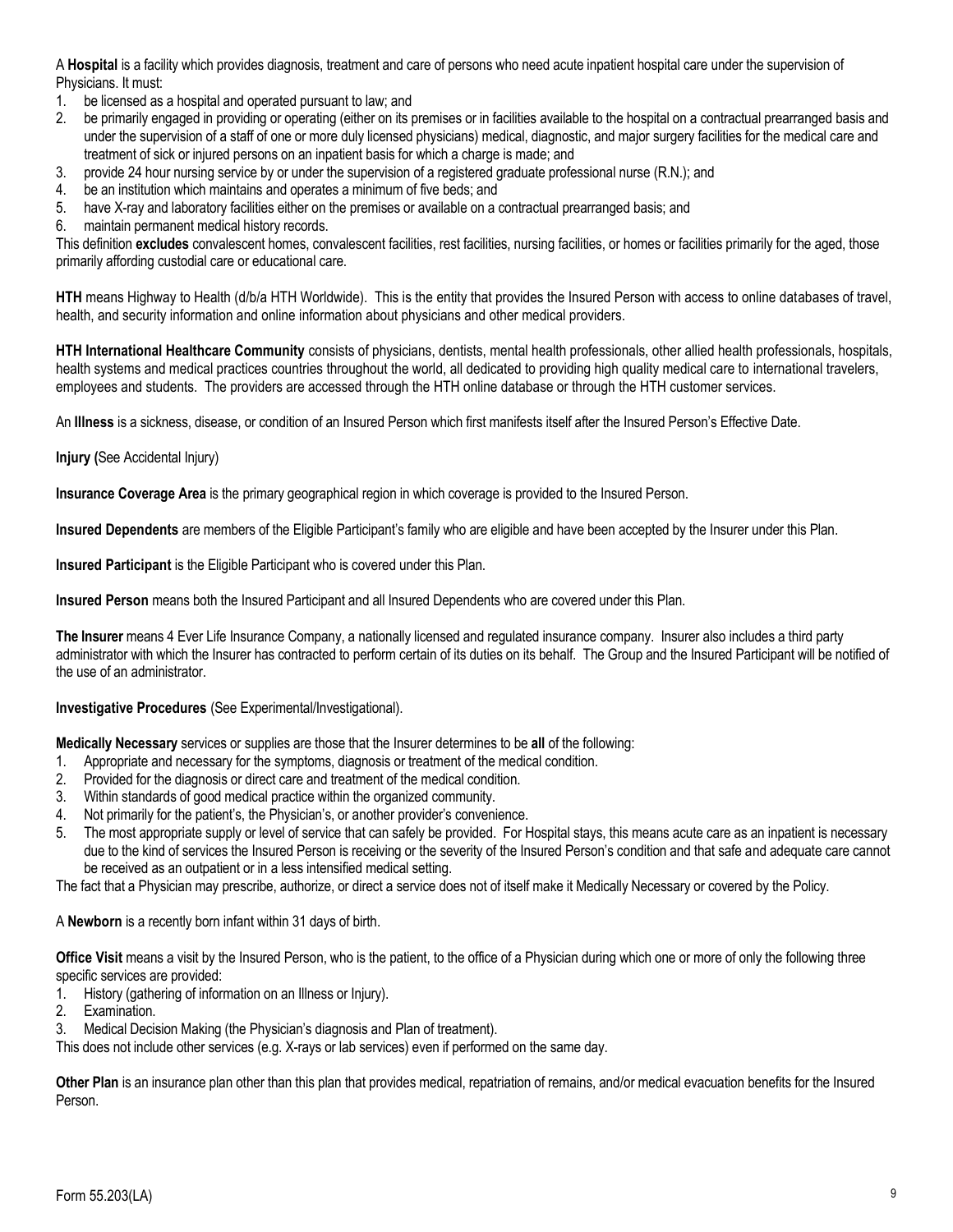**Out-of-Pocket Maximum** is the amount of Coinsurance each Insured Person incurs for Covered Expenses in a Period of Insurance. The Out-of-Pocket **does not** include any amounts in excess of Covered Expenses, the Deductible, any penalties, or any amounts in excess of other benefit limits of this Plan.

The **Period of Insurance Maximum Benefit** is the maximum amount of benefits available to each Insured Person during the person's Period of Coverage. All benefits furnished are subject to this maximum amount.

**Physical and/or Occupational Therapy/Medicine** is the therapeutic use of physical agents other than drugs. It comprises the use of physical, chemical and other properties of heat, light, water, electricity, massage, exercise, spinal manipulation and radiation.

A **Physician** means a physician licensed to practice medicine or any other practitioner who is licensed and recognized as a provider of health care services in the state and/or country the Insured Person resides or is treated; and provides services covered by the Plan that are within the scope of his/her licensure.

**Plan** is the set of benefits described in the Certificate of Coverage booklet and in the amendments to this booklet (if any). This Plan is subject to the terms and conditions of the Policy the Insurer has issued to the Group. If changes are made to the Policy or Plan, an amendment or revised booklet will be issued to the Group for distribution to each Insured Participant affected by the change.

**Policy** is the Group Policy the Insurer has issued to the Group.

**Pre-existing Condition** means a medical condition for which medical advice or treatment was received during the 6 months immediately preceding the Insured Person's Trip Coverage Start Date.

A **Primary Plan** is a Group Health Benefit Plan, an individual health benefit plan, or a governmental health plan (including Medicare) designed to be the first payor of claims for an Insured Person prior to the responsibility of this Plan.

A **Reasonable Charge**, as determined by the Insurer, is the amount the Insurer will consider a Covered Expense with respect to charges made by a Physician, facility or other supplier for Covered Services. In determining whether a charge is Reasonable, the Insurer will consider all of the following factors:

- 1. The actual charge.
- 2. Specialty training, work value factors, practice costs, regional geographic factors and inflation factors.
- 3. The amount charged for the same or comparable services or supplies in the same region or in other parts of the country.
- 4. Consideration of new procedures, services or supplies in comparison to commonly used procedures, services or supplies.
- 5. The Average Wholesale Price for Pharmaceuticals.

**Reconstructive Surgery** (See Cosmetic and Reconstructive Surgery)

**Special Care Units** are special areas of a Hospital that have highly skilled personnel and special equipment for acute conditions that require constant treatment and observation.

### **Totally Disabled or Total Disability means:**

- 1. As applied to an Insured Participant, any period of time during the Insured Participant's lifetime in which he/she is unable to perform substantially all the duties required by his/her usual occupation, provided the disability commences within twelve (12) months from the date the disabling condition occurred;
- 2. As applied to a Dependent, not being able to perform the normal activities of a like person of the same age and sex.

#### **The patient must be under the care of a Physician.**

The **Trip Coverage Period Maximum Benefit** is the maximum amount of benefits available to each Insured Person during the person's Trip Coverage Period. All benefits furnished are subject to this maximum amount.

**U.S.** means the United States of America.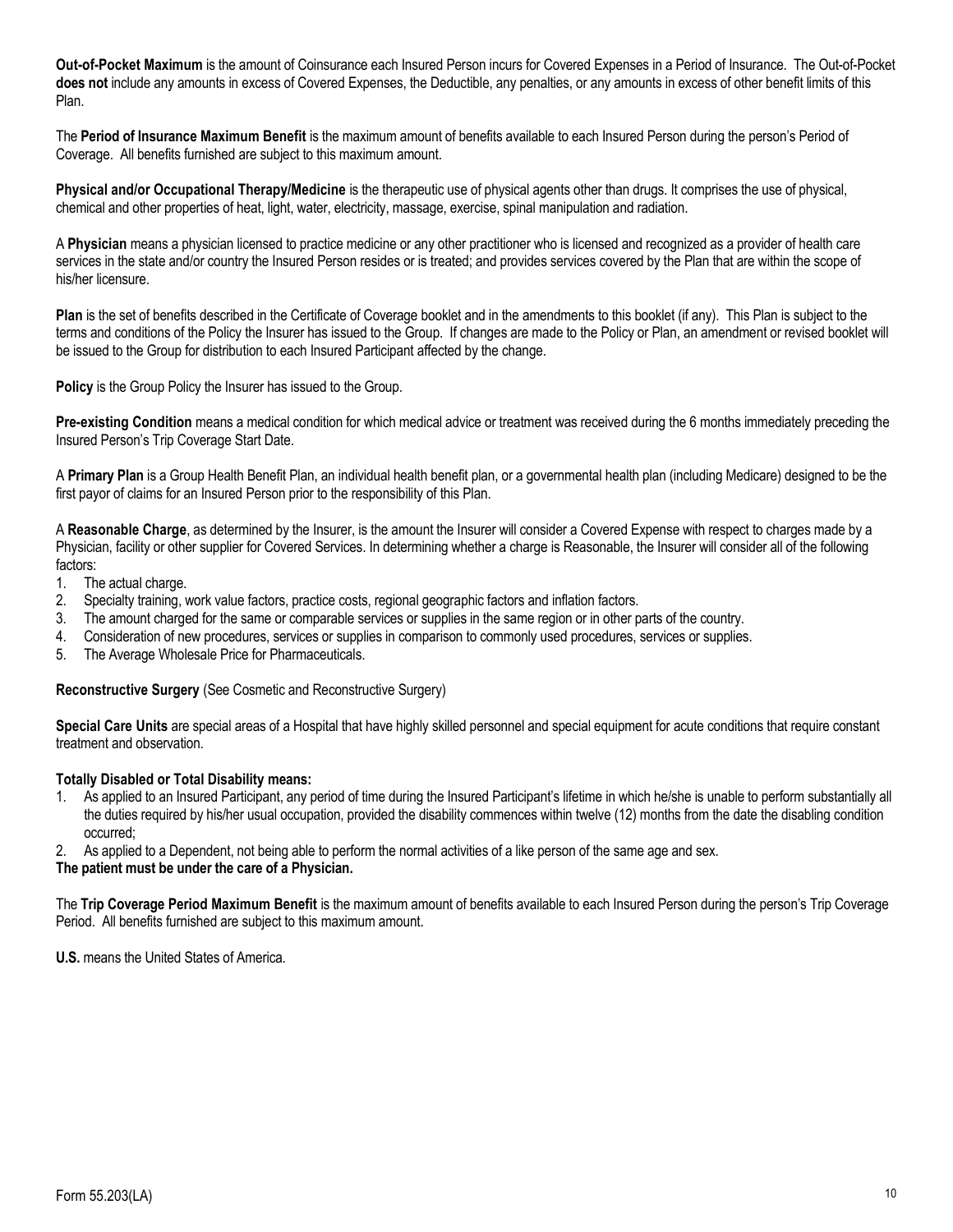# <span id="page-10-0"></span>**IV. How the Plan Works**

The Insured Person's Plan pays a portion of his/her Covered Expenses after he/she meets his/her Deductible for each Period of Insurance. This section describes the Deductible and discusses steps to take to ensure that he/she receives the highest level of benefits available under this Plan. See Definitions (Section III) for a definition of Covered Expenses and Covered Services.

The benefits described in the following sections are provided for Covered Expenses incurred by the Insured Person while covered under this Plan. An expense is incurred on the date the Insured Person receives the service or supply for which the charge is made. These benefits are subject to all provisions of this Plan, which may limit benefits or result in benefits not being payable.

Either the Insured Person or the provider of service must claim benefits by sending the Insurer properly completed claim forms itemizing the services or supplies received and the charges.

# **Benefits**

This Benefits section shows the maximum Covered Expense for each type of provider.

No benefits are payable unless the Insured Person's coverage is in force at the time services are rendered, and the payment of benefits is subject to all the terms, conditions, limitations and exclusions of this Plan.

Note: Injuries and Illnesses resulting from terrorism and pandemics are covered as any other Injury or Illness.

### **Hospitals, Physicians, and Other Providers**

The amount that will be treated as a Covered Expense for services provided by a Provider will not exceed the lesser of actual billed charges or a Reasonable Charge as determined by the Insurer.

**Exception:** If Medicare is the primary payer, Covered Expense does not include any charge:

- 1. By a Hospital in excess of the approved amount as determined by Medicare; or
- 2. By a Physician or other provider, in excess of the lesser of the maximum Covered Expense stated above; or
	- a. For providers who accept Medicare assignment, the approved amount as determined by Medicare; or
	- b. For providers who do not accept Medicare assignment, the limiting charge as determined by Medicare.

The Insured Person will always be responsible for any expense incurred which is not covered under this Plan.

### **Deductibles**

Deductibles are prescribed amounts of Covered Expenses the Insured Person must pay before benefits are available. The Period of Insurance Deductible applies to all Covered Expenses. Only Covered Expenses are applied to the Deductible. Any expenses the Insured Person incurs in addition to Covered Expenses are never applied to any Deductible.

Deductibles will be credited on the Insurer's files in the order in which the Insured Person's claims are processed, not necessarily in the order in which he/she receives the service or supply.

If the Insured Person submits a claim for services which have a maximum payment limit and his/her Period of Insurance Deductible is not satisfied, the Insurer will only apply the allowed per visit, per day, or per event amount (whichever applies) toward any applicable Deductible.

### **Period of Insurance Deductible**

The Insured Person's Period of Insurance Deductible is \$0 per Insured Person per Period of Insurance. This Deductible is the amount of Covered Expenses the Insured Participant and other Insured Persons must pay for **any** Covered Services incurred for services received.

### **Out-of-Pocket Maximums**

The Out-of-Pocket Maximum is the amount of Coinsurance each Insured Person incurs for Covered Expenses in a Period of Insurance. The Out-of-Pocket Maximum **does not** include any amounts in excess of Covered Expenses, Period of Insurance Deductible, amounts applied to any penalties, or any amounts in excess of other benefit limits of this Plan.

Once an Insured Person incurs \$0 Out-of-Pocket in a Period of Insurance, he/she will no longer have to pay any Coinsurance for the remainder of the Period of Insurance.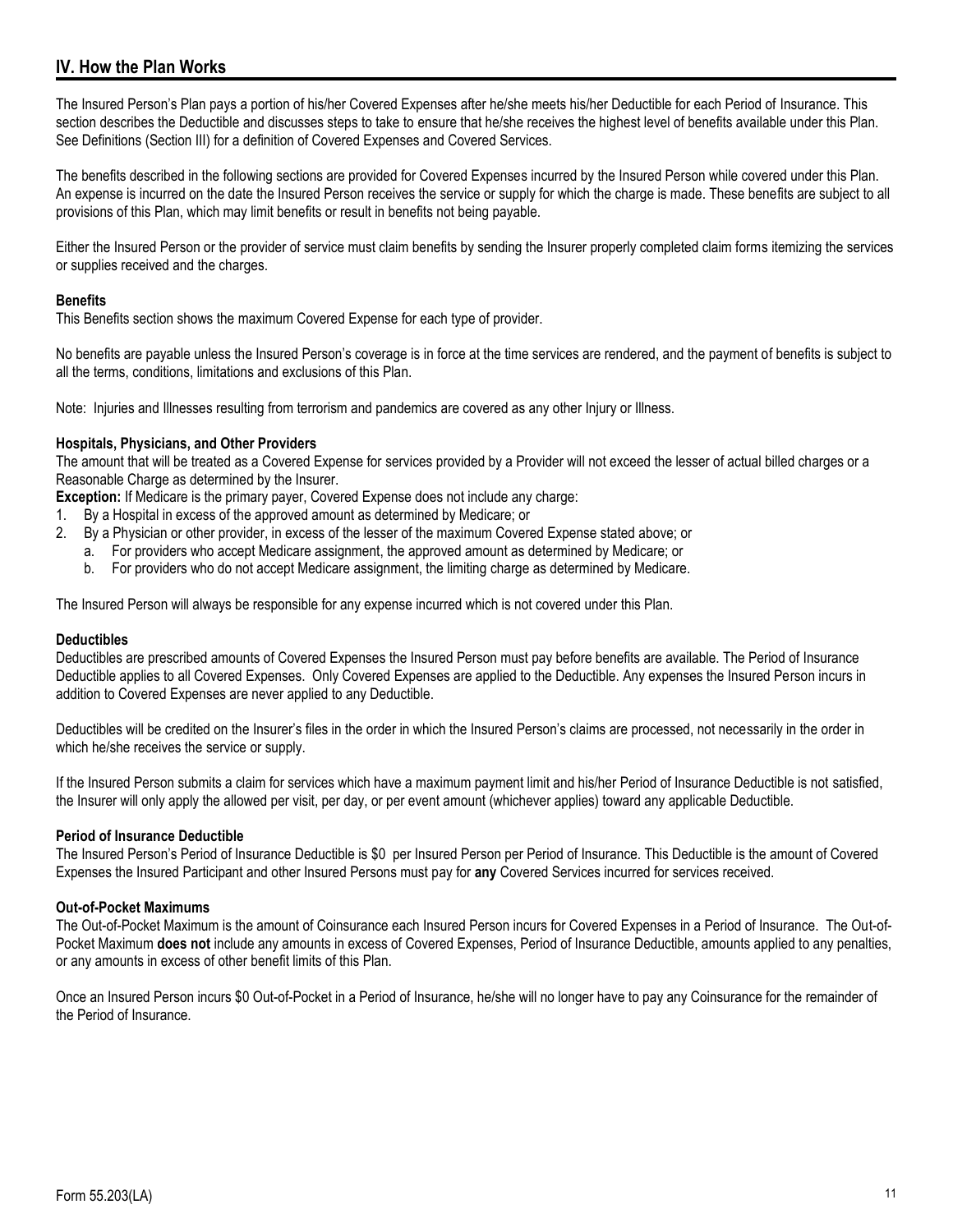# **Plan Payment**

**After the Insured Participant satisfies any required Deductible,** payment of Covered Expenses is provided as defined below:

# **Limited Benefits**

Regardless of the Insured Person's Out-of-Pocket Maximum, the Insurer pays:

- 1. For Ambulance Service (non Medical Evacuation), 100% up to \$1,000;
- 2. Benefits for claims resulting from downhill (alpine) skiing and scuba diving (certification by the Professional Association of Diving Instructors (PADI) or the National Association of Underwater Instructors (NAUI) required or diving under the supervision of a certified instructor) that are Limited to the Trip Period Maximum or \$10,000 whichever is less;
- 3. Outside Home Country for Outpatient prescription drugs 100% of Reasonable Charges for Covered Expenses;
- 4. Dental Care required due to an Injury, 100% of Covered Expenses up to \$200 with maximum per Trip Period;
- 5. Dental Care for Relief of Pain, 100% of Covered Expenses up to \$100 per Trip Period.

# **For all other Covered Expenses**

# **First Level Payment**

Until an Insured Person satisfies his/her Out-of-Pocket Maximum for the Period of Insurance, the Insurer pays:

- 1. 100% of the Reasonable Charge for Covered Expense for Office Visits.
- 2. 100% of the Reasonable Charge for the Covered Expense for all other Covered Services. The Insured Person pays 0% of the Covered Expense, plus any amount in excess of the Covered Expense and in excess of the Reasonable Charge for the Covered Expense.

# **Period of Insurance Maximum Benefits**

The combined total of all medical benefits paid to the Insured Person is limited to a maximum of \$250,000 during each Insured Person's Period of Insurance, so long as the Insured Participant or the Insured Dependent remains insured under this Plan.

# **Trip Coverage Period Maximum Benefits**

The combined total of all medical benefits paid to the Insured Person is limited to a maximum of \$250,000 during each Trip Coverage Period for each Insured Person, so long as the Insured Participant or the Insured Dependent remains insured under this Plan and so long as the cumulative amount of paid benefits for all Trip Coverage Periods within the Period of Insurance does not exceed the Period of Insurance Maximum.

Please note any additional limits on the maximum amount of Covered Expenses in the discussions of each specific benefit.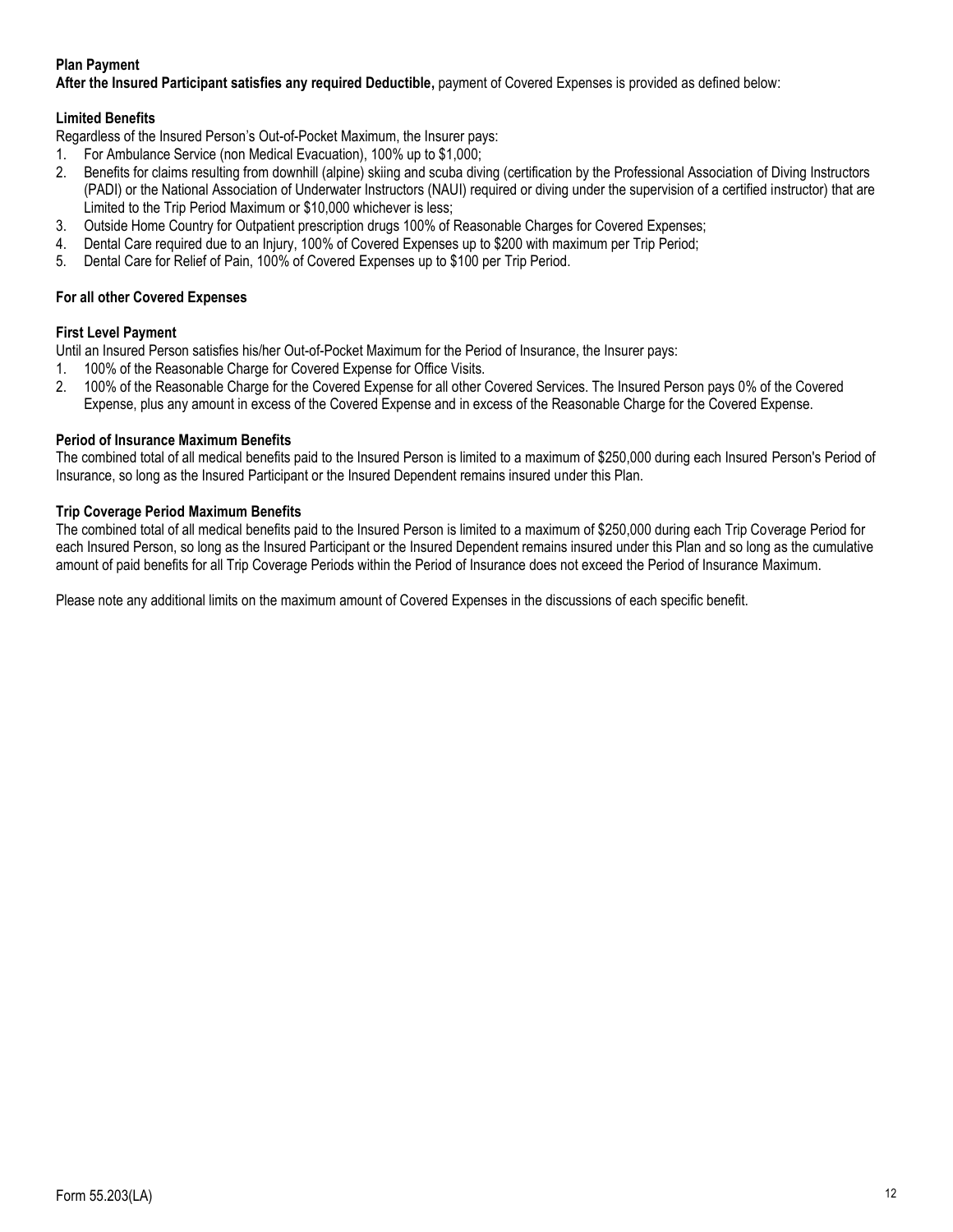# <span id="page-12-0"></span>**V. Benefits: What the Plan Pays**

Before this Plan pays for any benefits, the Insured Person must satisfy his/her Period of Insurance Deductible. After the Insured Person satisfies the Deductible, the Insurer will begin paying for Covered Services as described in this section.

The benefits described in this section will be paid for Covered Expenses incurred on the date the Insured Person receives the service or supply for which the charge is made. These benefits are subject to all terms, conditions, exclusions, and limitations of this Plan. All services are paid at percentages and amounts indicated below or in the Benefit Overview Matrix, and subject to limits outlined in Section IV, How the Plan Works.

Following is a general description of the supplies and services for which the Insured Person's Plan will pay benefits, if such supplies and services are Medically Necessary:

### **Services and Supplies Provided by a Hospital**

For any eligible condition other than for Mental, Emotional or Functional Nervous Conditions or Disorders, Alcoholism or Drug Abuse, the Insurer will pay indicated benefits on Covered Expenses for:

- 1. Inpatient services and supplies provided by the Hospital except private room charges above the prevailing two-bed room rate of the facility.
- 2. Outpatient services and supplies including those in connection with outpatient surgery performed at an Ambulatory Surgical Center.

Payment of Inpatient Covered Expenses are subject to these conditions:

- 1. Services must be those which are regularly provided and billed by the Hospital.
- 2. Services are provided only for the number of days required to treat the Insured Person's Illness or Injury

Note: No benefits will be provided for personal items, such as TV, radio, guest trays, etc.

### **Professional and Other Services**

- The Insurer will pay Covered Expenses for:
- 1. Services of a Physician.
- 2. Services of an anesthesiologist or an anesthetist.
- 3. Outpatient diagnostic radiology and laboratory services.
- 4. Surgical implants.
- 5. Artificial limbs or eyes.
- 6. The first pair of contact lenses or the first pair of eyeglasses when required as a result of a covered eye surgery.
- 7. Self-Administered injectable drugs.
- 8. Syringes when dispensed with self-administered injectable drugs (except insulin).
- 9. Blood transfusions, including blood processing and the cost of unreplaced blood and blood products.
- 10. Services for the detection and prevention of osteoporosis for qualified individuals.
- 11. Rental or purchase of medical equipment and/or supplies that are **all** of the following:
	- a. ordered by a Physician;
	- b. of no further use when medical need ends;
	- c. usable only by the patient;
	- d. not primarily for the Insured Person's comfort or hygiene;
	- e. not for environmental control;
	- f. not for exercise; and
	- g. manufactured specifically for medical use.

**Note:** Medical equipment and supplies must meet **all** of the above guidelines in order to be eligible for benefits under this Plan. The fact that a Physician prescribes or orders equipment or supplies does not necessarily qualify the equipment or supply for payment. The Insurer determines whether the item meets these conditions. Rental charges that exceed the reasonable purchase price of the equipment are not covered.

### **Ambulance Services**

The following ambulance services are covered under this Plan:

- 1. Base charge, mileage and non-reusable supplies of a licensed ambulance company for ground or air service for transportation to and from a Hospital.
- 2. Monitoring, electrocardiograms (EKGs or ECGs), cardiac defibrillation, cardiopulmonary resuscitation (CPR) and administration of oxygen and intravenous (IV) solutions in connection with ambulance service. An appropriate licensed person must render the services.

### **Dental Care for an Accidental Injury**

Benefits are payable for dental care for an Accidental Injury to natural teeth that occurs while the Insured Person is covered under this Plan, subject to the following:

- 1. services must be received during the six months following the date of Injury;
- 2. no benefits are available to replace or repair existing dental prostheses even if damaged in an eligible Accidental Injury; and
- 3. damage to natural teeth due to chewing or biting is not considered an Accidental Injury under this Plan.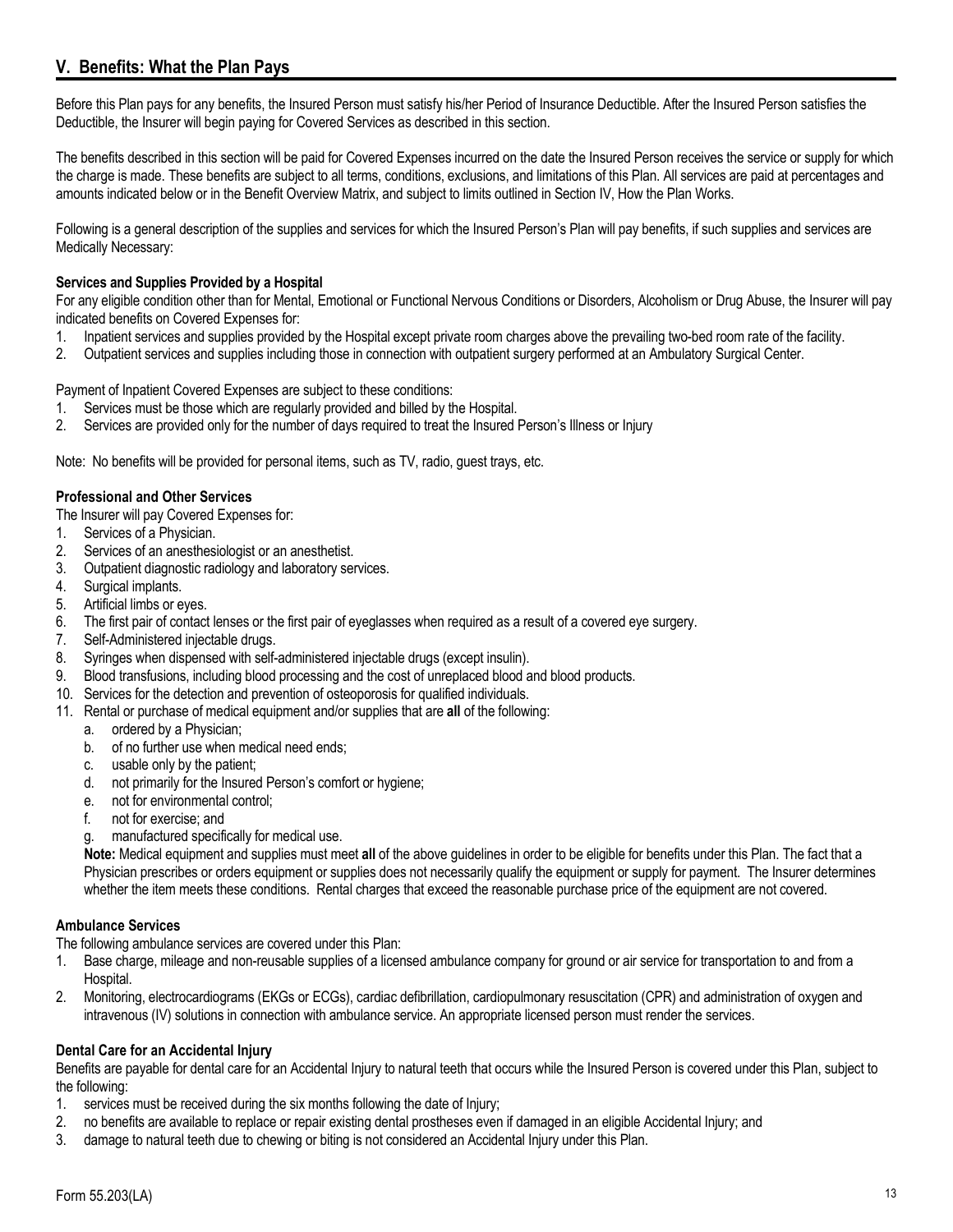In addition, the Plan provides benefits for up to three days of Inpatient Hospital services when a Hospital stay is ordered by a Physician and a Dentist for dental treatment required due to an unrelated medical condition. The Insurer determines whether the dental treatment could have been safely provided in another setting. Hospital stays for the purpose of administering general anesthesia are not considered Medically Necessary.

### **Dental Care for Relief of Pain**

Benefits are payable for dental care for Relief of Pain to the teeth that occurs while the Insured Person is covered under this Plan. Services must be received while covered during the Trip Coverage Period. The Insurer pays as stated in the Benefit Overview Matrix.

### **Complications of Pregnancy**

Complications of Pregnancy are covered under this Plan as any other medical condition. Benefits for complications of pregnancy shall be provided for all Insured Persons.

#### **Treatment received from Foreign Country Providers**

Benefits for services and supplies received from Foreign Country Providers are covered. The Insured Person may seek the assistance of HTH in locating a provider.

### **Benefits for Claims resulting from downhill skiing and scuba diving**

The Insurer will pay Covered Expenses for claims resulting from downhill (alpine) skiing. It will also pay Covered Expenses resulting from scuba diving provided that the diver is certified by the Professional Association of Diving Instructors (PADI) or the National Association of a Underwater Instructors (NAUI), or provided that he/she is diving under the supervision of a certified instructor. These Covered Expenses are Limited as stated in the Benefit Overview Matrix.

#### **Repatriation of Remains Benefit**

If an Insured Person dies, while traveling outside of his/her home country, the Insurer will pay the necessary expenses actually incurred, up to the Maximum Limit shown in the Schedule of Benefits, for the preparation of the body for burial, or the cremation, and for the transportation of the remains to his/her Home Country. This benefit covers the legal minimum requirements for the transportation of the remains. It does not include the transportation of anyone accompanying the body, urns, caskets, coffins, visitation, burial or funeral expenses. Any expense for repatriation of remains requires approval in advance by the Plan Administrator.

No benefit is payable if the death occurs after the Termination Date of the Policy. However, if the Insured Person is Hospital Confined on the Termination Date, eligibility for this benefit continues until the earlier of the date the Insured Person's Confinement ends or 31 days after the Termination Date. The Insurer will not pay any claims under this provision unless the expense has been approved by the Administrator before the body is prepared for transportation.

The benefit for all necessary repatriation services is listed in the Overview Matrix.

### **Medical Evacuation Benefit**

If an Insured Person is involved in an accident or suffers a sudden, unforeseen illness requiring emergency medical service, while traveling outside of his/her home country and adequate medical facilities are not available, the Administrator will coordinate and pay for a medically-supervised evacuation, up to the Maximum Limit shown in the Schedule of Benefits, to the nearest appropriate medical facility. This medically-supervised evacuation will be to the nearest medical facility only if the facility is capable of providing adequate care. The evacuation will only be performed if adequate care is not available locally and the Injury or Sickness requires immediate emergency medical treatment, without which there would be a significant risk of death or serious impairment. The determination of whether a medical condition constitutes an emergency and whether area facilities are capable of providing adequate medical care shall be made by physicians designated by the Administrator after consultation with the attending physician on the Insured Person's medical conditions. The decision of these designated physicians shall be conclusive in determining the need for medical evacuation services. Transportation shall not be considered medically necessary if the physician designated by the Administrator determines that the Insured Person can continue his/her trip or can use the original transportation arrangements that he/she purchased.

The Insurer will pay Reasonable Charges for escort services if the Insured Person is a minor or if the Insured Person is disabled during a trip and an escort is recommended in writing by the attending Physician and approved by the Insurer.

As part of a medical evacuation, the Administrator shall also make all necessary arrangements for ground transportation to and from the hospital, as well as pre-admission arrangements, where possible, at the receiving hospital.

If following stabilization, when medically necessary and subject to the Administrator's prior approval, the Insurer will pay for a medically supervised return to the Insured Person's permanent residence or, if appropriate, to a health care facility nearer to their permanent residence or for one-way economy airfare to the Insured Person's point of origin, if necessary.

All evacuations must be approved and coordinated by Administrator designated physicians. Transportation must be by the most direct and economical route.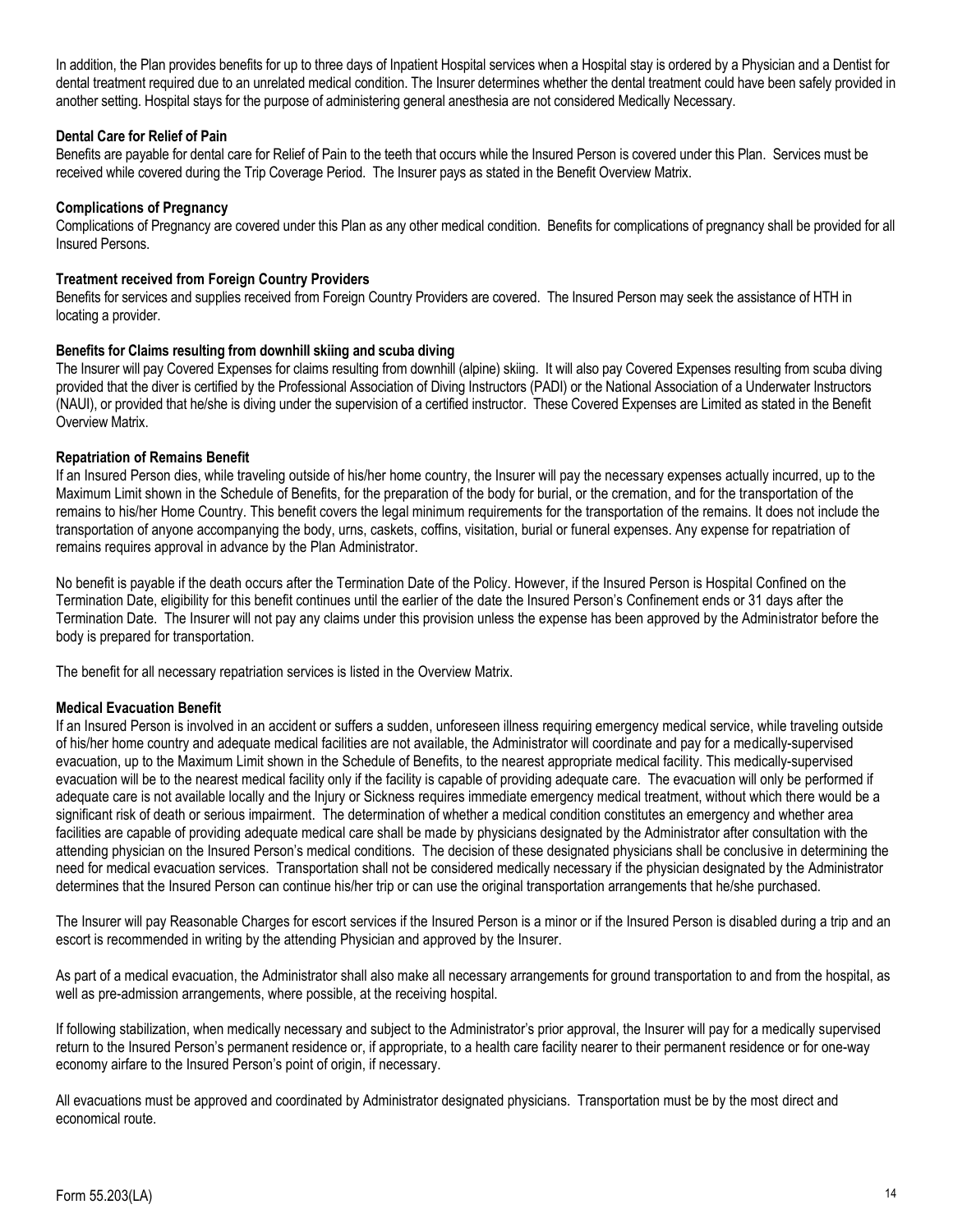With respect to this provision only, the following is in lieu of the Policy's Extension of Benefits provision: No benefits are payable for Covered Expenses incurred after the date the Insured Person's insurance under the Policy terminates. However, if on the date of termination the Insured Person is Hospital Confined, then coverage under this benefit provision continues until the earlier of the date the Hospital Confinement ends or the end of the 31st day after the date of termination.

The combined benefit for all necessary evacuation services is listed in the Overview Matrix.

### **Bedside Visit Benefit**

If an Insured Person is Hospital Confined due to an Injury or Sickness for more than 7 days, is likely to be hospitalized for more than 7 days or is in critical condition, while traveling outside of his/her home country, the Insurer will pay up to the maximum benefit as listed in Table 1 of the Schedule of Benefits for the cost of one economy round trip air fare ticket to, and the and hotel accommodations in, the place of the Hospital Confinement for one person designated by the Insured Person. Payment for meals, ground transportation and other incidentals are the responsibility of the family member or friend.

With respect to any one trip, this benefit is payable only once for that trip, regardless of the number of Insured Persons on that trip. The determination of whether the Covered Member will be hospitalized for more than 7 days or is in critical condition shall be made by the Administrator after consultation with the attending physician. No more than one (1) visit may be made during any 12 month period. No benefits are payable unless the trip is approved in advance by the Plan Administrator.

This benefit is available only to Insured Persons who are traveling outside of their Home Country while covered under this Plan.

The benefit for all Bedside Visits is listed in the Overview Matrix.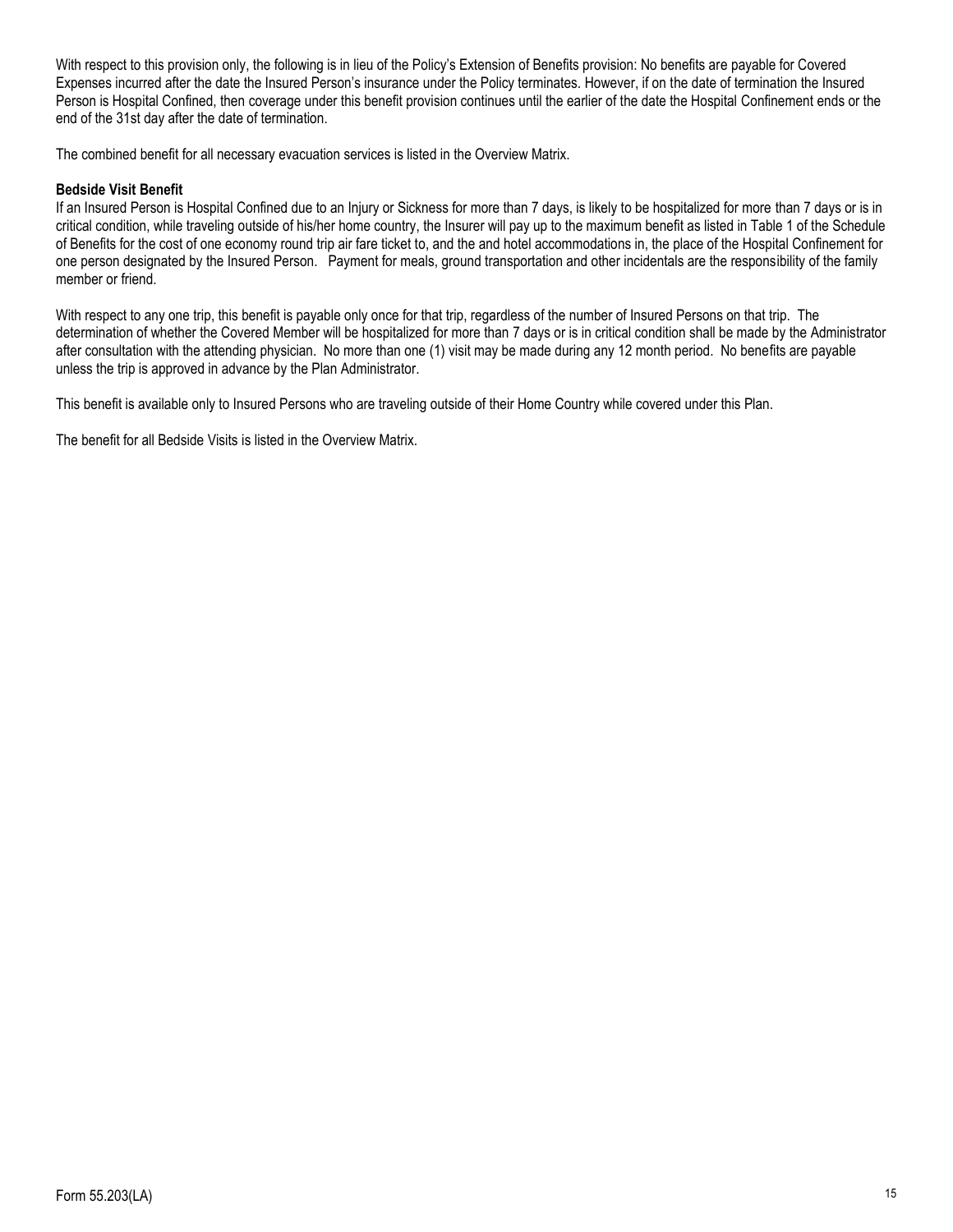# <span id="page-15-0"></span>**VI. Exclusions and Limitations: What the Plan does not pay for**

# **Excluded Services**

The Plan does not provide any benefits for:

- 1. Any **amounts in excess of maximum amounts of Covered Expenses** stated in this Plan.
- 2. Services **not specifically listed** in this Plan as Covered Services.
- 3. Services or supplies that are **not Medically Necessary** as defined by the Insurer.
- 4. Services or supplies that the Insurer considers to be **Experimental or Investigative.**
- 5. Services received **before the Effective Date** of coverage or during an inpatient stay that began before that Effective Date of Coverage.
- 6. Services received **after coverage ends** unless an extension of benefits applies as specifically stated under Extension of Benefits in the 'Who is Eligible for Coverage' section of this Plan.
- 7. Services for which the Insured Person has **no legal obligation to pay** or for which no charge would be made if he/she did not have a health policy or insurance coverage.
- 8. Services for any condition **for which benefits are recovered or can be recovered**, either by adjudication, settlement or otherwise, under any workers' compensation, employer's liability law or occupational disease law, even if the Insured Person does not claim those benefits. . Any recovery by the Insurer is subordinate to the Insured Person's rights to be fully compensated for his/her damages, and is subject to the Third Party Liability provision in this certificate.
- 9. Treatment or medical services required **while traveling against the advice of a Physician**, while on a waiting list for a specific treatment, or when traveling for the purpose of obtaining medical treatment.
- 10. Services related to **pregnancy or maternity** care other than for complications of pregnancy that may arise during a Trip Coverage Period.
- 11. Conditions caused by or contributed by (a) The inadvertent release of nuclear energy when government funds are available for treatment of Illness or Injury arising from such release of nuclear energy; (b) An Insured Person participating in the **military service** of any country; (c) An Insured Person participating in an **insurrection, rebellion, or riot**; (d) Services received for any condition caused by an Insured Person's commission of, or attempt to commit a **felony or to which a contributing cause was the Insured Person being engaged in an illegal occupation;** (e) An Insured Person, age 19 or older, being **intoxicated or under the influence of narcotics** unless administered on the advice of a Physician.
- 12. Professional services received or supplies purchased from the Insured Person, a person who lives in the Insured Person's home or who is **related to the Insured Person** by blood, marriage or adoption, or the Insured Person's employer.
- 13. Inpatient or outpatient services of a **private duty nurse.**
- 14. Inpatient room and board charges in connection with a **Hospital stay primarily for environmental change, physical therapy or treatment of chronic pain**; Custodial Care or rest cures; services provided by a rest home, a home for the aged, a nursing home or any similar facility service.
- 15. Inpatient room and board charges in connection with a Hospital stay primarily for **diagnostic tests** which could have been performed safely on an outpatient basis.
- 16. Treatment of **Mental, Emotional or Functional Nervous Conditions or Disorders.**
- 17. Treatment of **Drug, alcohol, or other substance addiction or abuse**.
- 18. **Dental services,** dentures, bridges, crowns, caps or other dental prostheses, extraction of teeth or treatment to the teeth or gums, except as specifically stated under Dental Care and/or Dental Care for Accidental Injury in the Benefits section of this Plan.
- 19. Dental and orthodontic services for Temporomandibular Joint Dysfunction (**TMJ**).
- 20. **Orthodontic Services,** braces and other orthodontic appliances except as specifically stated under Orthodontic Dental Care .
- 21. **Dental Implants:** Dental materials implanted into or on bone or soft tissue or any associated procedure as part of the implantation or removal of dental implants.
- 22. **Hearing aids.**
- 23. Routine **hearing tests.**
- 24. **Optometric services,** eye exercises including orthoptics, eyeglasses, contact lenses, routine eye exams, and routine eye refractions, except as specifically stated in this Plan.
- 25. An **eye surgery** solely for the purpose of correcting refractive defects of the eye, such as near-sightedness (myopia), astigmatism and/or farsightedness (presbyopia).
- 26. Outpatient **speech therapy**.
- 27. Any **Drugs**, medications, or other substances dispensed or administered in any outpatient setting except as specifically stated in this Plan. This includes, but is not limited to, items dispensed by a Physician.
- 28. Any intentionally **self-inflicted Injury or Illness**. This exclusion does not apply to the Medical Evacuation Benefit, to the Repatriation of Remains Benefit and to the Bedside Visit Benefit.
- 29. **Cosmetic surgery** or other services for beautification, including any medical complications that are generally predictable and associated with such services by the organized medical community. This exclusion does not apply to Reconstructive Surgery to restore a bodily function or to correct a deformity caused by Injury or congenital defect of a newborn child, or to Medically Necessary reconstructive surgery performed to restore symmetry incident to a mastectomy.
- 30. Procedures or treatments to change characteristics of the body to those of the opposite sex. This includes any medical, surgical or psychiatric treatment or study related to **sex change**.
- 31. Treatment of **sexual dysfunction** or inadequacy.
- 32. All services related to the evaluation or treatment of **fertility and/or Infertility**, including, but not limited to, all tests, consultations, examinations, medications, invasive, medical, laboratory or surgical procedures including sterilization reversals and In vitro fertilization
- 33. All **contraceptive** services and supplies, including but not limited to, all consultations, examinations, evaluations, medications, medical, laboratory, devices, or surgical procedures.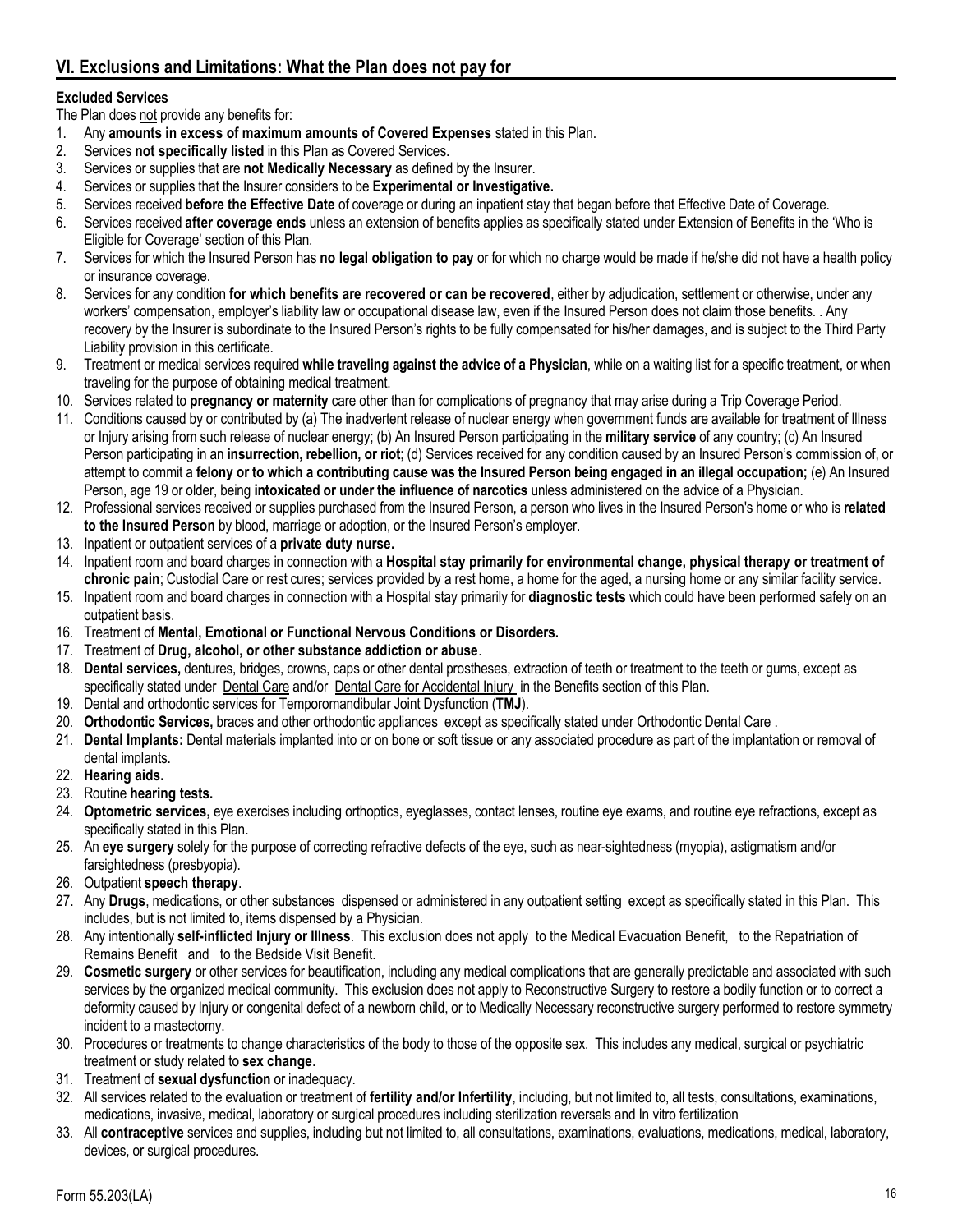- 34. **Cryopreservation** of sperm or eggs.
- 35. **Orthopedic shoes** (except when joined to braces) or shoe inserts, including orthotics.
- 36. Services primarily for **weight reduction** or treatment of obesity including morbid obesity, or any care which involves weight reduction as a main method of treatment.
- 37. **Routine physical exams** or tests that do not directly treat an actual Illness, Injury or condition, including those required by employment or government authority.
- 38. Charges by a provider for **telephone consultations.**
- 39. Items which are furnished primarily for the Eligible Participant's **personal comfort** or convenience (air purifiers, air conditioners, humidifiers, exercise equipment, treadmills, spas, elevators and supplies for hygiene or beautification, etc.).
- 40. **Educational services** except as specifically provided or arranged by the Insurer.
- 41. **Nutritional counseling** or food supplements.
- 42. **Durable medical equipment** not specifically listed as Covered Services in the Covered Services section of this Plan. Excluded durable medical equipment includes, but is not limited to: orthopedic shoes or shoe inserts; air purifiers, air conditioners, humidifiers; exercise equipment, treadmills; spas; elevators; supplies for comfort, hygiene or beautification; disposable sheaths and supplies; correction appliances or support appliances and supplies such as stockings.
- 43. **Physical and/or Occupational Therapy/Medicine,** except when provided during an inpatient Hospital confinement or as specifically provided under the benefits for Physical and/or Occupational Therapy/Medicine.
- 44. All **infusion therapy, radiation therapy and hemodialysis treatment** together with any associated supplies, Drugs or professional services are excluded.
- 45. **Growth Hormone Treatment.**
- 46. Routine **foot care** including the cutting or removal of corns or calluses; the trimming of nails, routine hygienic care and any service rendered in the absence of localized Illness, Injury or symptoms involving the feet.
- 47. **Charges for which the Insurer are unable to determine the Insurer's liability** because the Eligible Participant or an Insured Person failed, within 60 days, or as soon as reasonably possible to: (a) authorize the Insurer to receive all the medical records and information the Insurer requested; or (b) provide the Insurer with information the Insurer requested regarding the circumstances of the claim or other insurance coverage.
- 48. Charges for the services of a **standby Physician.**
- 49. Charges for **animal to human organ transplants.**
- 50. Under the medical treatment benefits, for loss due to or arising from a motor vehicle Accident if the Insured Person operated the vehicle without a proper license in the jurisdiction where the Accident occurred.
- 51. Claims arising from loss due to riding in any **aircraft** except one licensed for the transportation of passengers.
- 52. Claims arising from **participation** in interscholastic or professional and/or non-professional club **sports or sports event** or participation in mountaineering, motor racing, speed contests, skydiving, hang gliding, parachuting, spelunking, heliskiing, extreme skiing or bungee cord jumping.
- 53. Treatment for or arising from **sexually transmittable diseases**. (This exclusion does not apply to HIV, AIDS, ARC or any derivative or variation.) 54. Under the **Repatriation of Remains Benefit and the Medical Evacuation Benefit provision**, for repatriation of remains or medical evacuation of
- the Covered Accident in the Insured Person's Home Country without the prior approval of the Administrator.
- 55. Treatment of **Congenital Conditions**.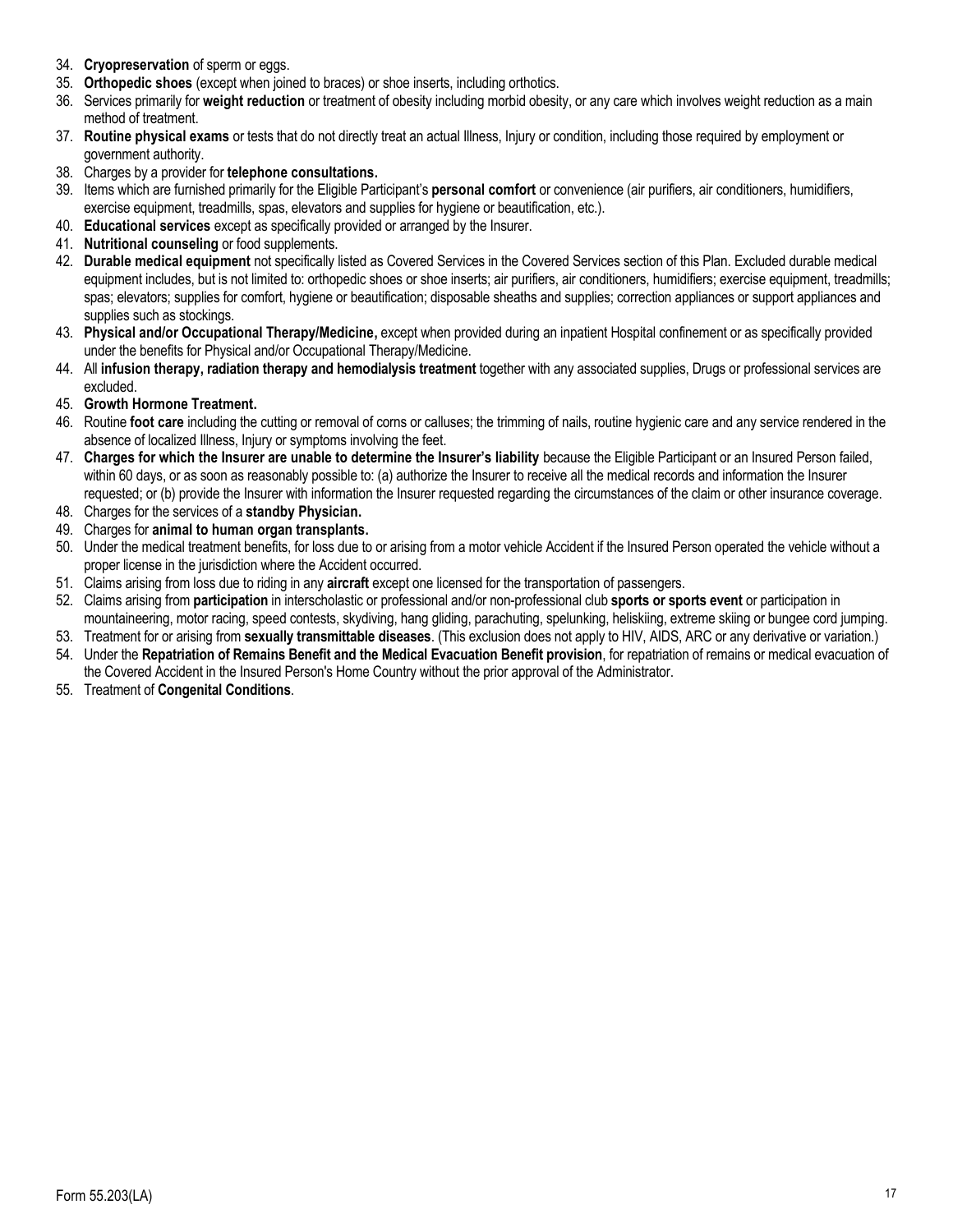# <span id="page-17-0"></span>**VII. Prescription Drug Benefits**

**Pharmacy** means a licensed retail pharmacy.

**Prescription** means a written order issued by a Physician.

# **What Is Covered**

- 1. Outpatient Drugs and medications that federal and/or State law restrict to sale by Prescription only.
- 2. Insulin.
- 3. Insulin syringes prescribed and dispensed for use with insulin.
- 4. All non-infused compound Prescriptions that contain at least one covered Prescription ingredient.

# **Conditions of Service**

The Drug or medicine must be:

- 1. Prescribed in writing by a Physician and dispensed within one Period of Insurance of being prescribed, subject to federal or state laws.
- 2. Approved for use by the Food and Drug Administration.
- 3. For the direct care and treatment of the Insured Person's Illness, Injury or condition. Dietary supplements, health aids or drugs for cosmetic purposes are not included.
- 4. Purchased from a licensed retail Pharmacy or other authorized entity in the country in which purchased.

The drug or medicine must **not** be used while the Insured Person is an inpatient in any facility.

The Prescription must not exceed a 30-day supply.

# **Prescription Drug Exclusions and Limitations**

Prescription Drug reimbursement is subject to and treated as part of any benefit maximums, limitations on Pre-existing Conditions or any other exclusions or limitations contained in this entire Plan. In addition, reimbursement will not be provided for:

- 1. Drugs and medications not requiring a Prescription, except insulin.
- 2. Non-medical substances or items.
- 3. Drugs and medications used to induce non-spontaneous abortions.
- 4. Contraceptive Drugs and devices prescribed for birth control.
- 5. Drugs and medications used for the purposes of sexual stimulation.
- 6. Dietary supplements, cosmetics, health or beauty aids.
- 7. Any vitamin, mineral, herb or botanical product, which is believed to have health benefits, but does not have Food and Drug Administration (FDA) approved indication to treat, diagnose or cure a medical condition.
- 8. Drugs taken while the Eligible Participant are in a Hospital, Skilled Nursing Facility, rest home, sanitarium, convalescent hospital or similar facility.
- 9. Any Drug labeled "Caution, limited by federal law to investigational use" or Non-FDA approved investigational Drugs, any Drug or medication prescribed for experimental indications (such as progesterone suppositories).
- 10. Syringes and/or needles, except those dispensed for use with insulin.
- 11. Durable medical equipment, devices, appliances and supplies.
- 12. Immunizing agent, biological sera, blood, blood products or blood plasma.
- 13. Oxygen.
- 14. Professional charges in connection with administering, injecting or dispensing of Drugs.
- 15. Drugs and medications dispensed or administered in an outpatient setting, including but not limited to outpatient hospital facilities and doctor's offices.
- 16. Drugs used for cosmetic purposes.
- 17. Drugs used for the primary purpose of treating infertility.
- 18. Drugs used for the purpose of treating hair loss.
- 19. Anorexiants or Drugs associated with weight loss.
- 20. Allergy desensitization products, allergy serum.
- 21. All Infusion Therapy is excluded under this Plan except as specifically stated in the Covered Services section.
- 22. Drugs for treatment of a condition, Illness, or Injury for which benefits are excluded or limited by a Preexisting Condition, or other contract limitation.
- 23. Growth Hormone Treatment.
- 24. Over the counter medications and Prescription Drugs with a non-prescription (over the counter) chemical and dose equivalent.
- 25. The replacement of lost or stolen Prescription Drugs.
- 26. Antihistamines.

# **Exception to Exclusions and Limitations for certain Cancer Drug treatment**

An exception is made to the Exclusions and Limitations for certain cancer drug treatment. If a drug has not yet received formal FDA approval for use in treating a specific cancer, but is recognized for treatment of that specific cancer in one of the following references, it will be covered; AMA Drug Evaluations, American Hospital Formulary Service Drug Information, U.S. Pharmacopoeia Drug Information, or recommended by review article or editorial comment in a major peer-reviewed professional journal. In addition, a service will not be considered experimental or investigational if it is part of a clinic trial program.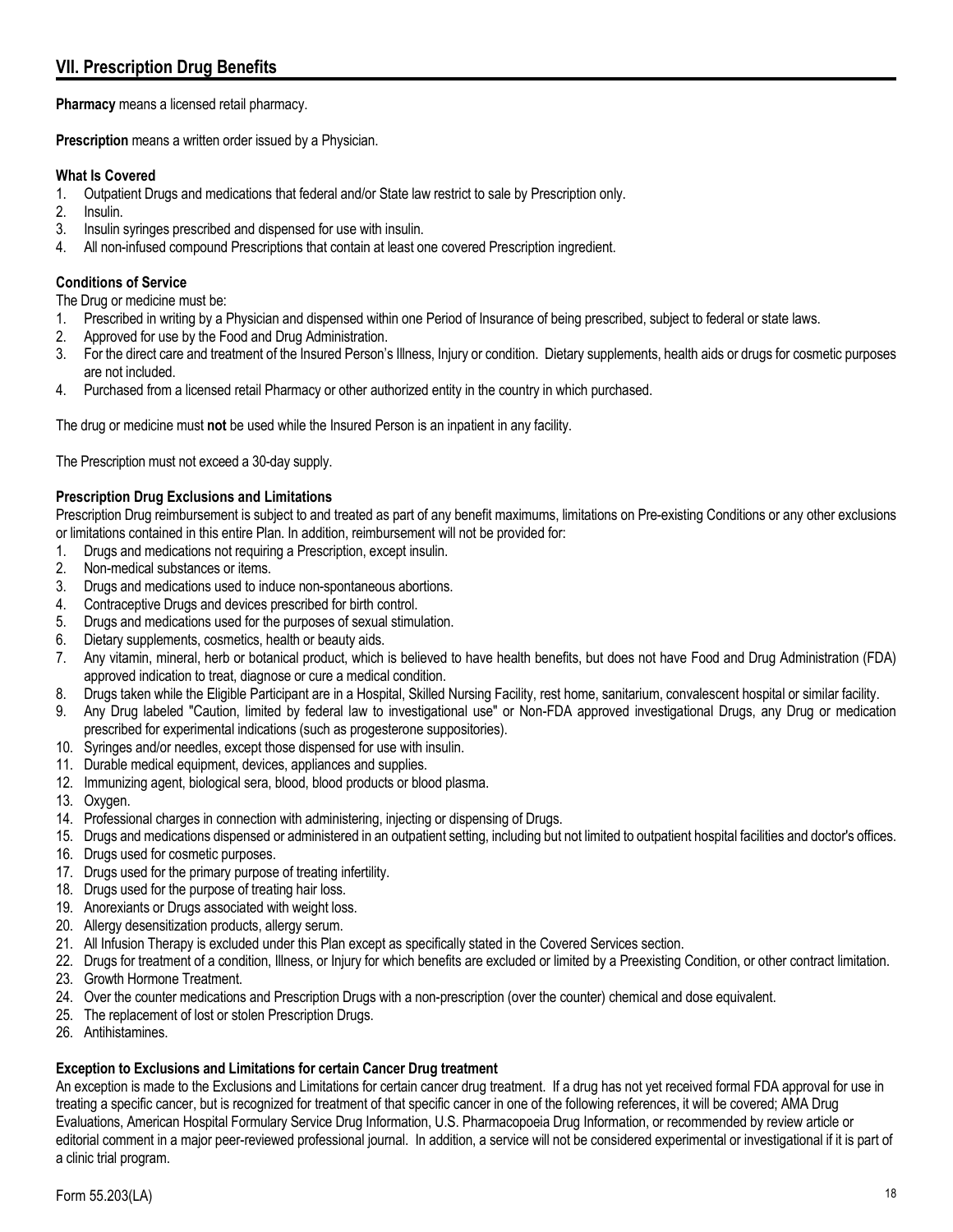# <span id="page-18-0"></span>**VIII. General Provisions**

# **Third Party Liability**

To the extent that benefits are provided or paid under this Plan, the Insurer shall be subrogated to all rights of recovery which any Insured Person may require against any other party for the recovery of the amount paid under this Plan, however the Insurer's right of subrogation is secondary to the right of the Insured Person to be fully compensated for his damages. The Insured Person agrees to deliver all necessary documents or papers, to execute and deliver all necessary instruments, to furnish information and assistance, and to take any action the Insurer may require to facilitate enforcement of the Insurers right of subrogation. The Insurer agrees to pay its portion of the Insured Person's attorney's fee of other costs associated with a claim or lawsuit to the extent that the Insurer recovers any portion of the benefits paid under this Plan pursuant to the Insurer's right of subrogation.

# **Benefits for Medicare Eligible Insured Persons**

Insured Persons eligible for Medicare receive the full benefits of this Plan, except for those Insured Persons listed below:

- 1. Insured Persons who are receiving treatment for end-stage renal disease following the first 30 months such Insured Persons are entitled to endstage renal disease benefits under Medicare, regardless of group size.
- 2. Insured Persons who are entitled to Medicare benefits as disabled persons, unless the Insured Persons have a current employment status, as determined by Medicare rules, through a Group of 100 or more employees (subject to COBRA legislation).
- 3. Insured Persons who are entitled to Medicare for any other reason, unless the Insured Persons have a current employment status, as determined by Medicare rules, through a Group of 20 or more employees (subject to COBRA legislation).

In cases where exceptions 1, 2 or 3 apply, the Insurer will determine the Insurer's payment and then subtract the amount of benefits available from Medicare. The Insurer will pay the amount that remains after subtracting Medicare's payment. Please note, the Insurer will not pay any benefit when Medicare's payment is equal to or more than the amount which we would have paid in the absence of Medicare.

**For example:** Assume exception 1, 2 or 3 applies to the Insured Person, and he/she is billed for \$100 of Covered Expense. And assume in the absence of Medicare, the Insurer would have paid \$80. If Medicare pays \$50, the Insurer would subtract that amount from the \$80 and pay \$30. However, if in this example, Medicare's payment is \$80 or more, the Insurer will not pay a benefit.

# **Alternate Cost Containment Provision**

If it will result in less expensive treatment, the Insurer may approve services under an alternate treatment plan. An alternate treatment plan may include services or supplies otherwise limited or excluded by the Plan. It must be mutually agreed to by the Insurer, the Insured Person, and the Insured Person's Physician, Provider, or other healthcare practitioner. The Insurer's offering an alternate treatment plan in a particular case in no way commits the Insurer to do so in another case, nor does it prevent the Insurer from strictly applying the express benefits, limitations, and exclusions of the Plan at any other time or for any other Insured Person.

# **Terms of the Insured Participant's Plan**

- 1. **Entire Contract and Changes**: The entire contract between the Group and the Insurer is as stated in the Policy and the entire contract between the Insured Participant and the Insurer is as stated in the Certificate of Coverage including the endorsements, application, if any, and the attached papers, if any. No change in the Policy or Certificate of Coverage shall be effective until approved by one of the Insurer's officers. This approval must be noted on or attached to the Certificate of Coverage. No agent may change the Policy or waive any of its provisions.
- 2. **Payment of Premiums:** Premiums are payable in advance. Premiums must be paid monthly including any contributions the Insured Participant must make. The Insurer may change the premium rates from time to time. The Insurer must give the Group written notice of any premium rate change at least 30 days prior to the change. The Insurer may not increase premiums without first providing written notification to the Group at least 30 days prior to the date the increase is to take effect, with the exception of retroactive premium rate increases related to fraud or the intentional misrepresentation of a material fact.
- 3. **Reinstatement:** If the payment of any premium for coverage under this Certificate is not paid when due, any subsequent acceptance of such defaulted premium by the Insurer, or by any agent authorized by the Insurer to accept such premium, shall reinstate the coverage under the Certificate, but the reinstated coverage shall insure only loss resulting from accidental injury thereafter sustained or loss due to sickness beginning more than ten days after the date of such acceptance.
- 4. **Grace Period:** There is a 31 day Grace Period after the premium due date in which to pay the required premium. This Certificate and affected coverage will stay in force during the Grace Period. The Grace Period does not apply to payment of the first premium or the last premium when the Insureded Person requests to terminate coverage. If premium has not been received fifteen days prior to the end of the Grace Period, the Insurer will send a notice to the Insured Person, by first class mail, advising that if premium is not received by the end of the Grace Period that coverage under this Certificate will lapse. The Insured Person is liable for all premium unpaid, including any part or entire premium due through the Grace Period.
- 5. **Representations:** All statements made by the Insured Participant or the Group shall be considered representations and not warranties. The Insurer must provide the Insured Participant or the Group with a copy of any statements used to contest coverage.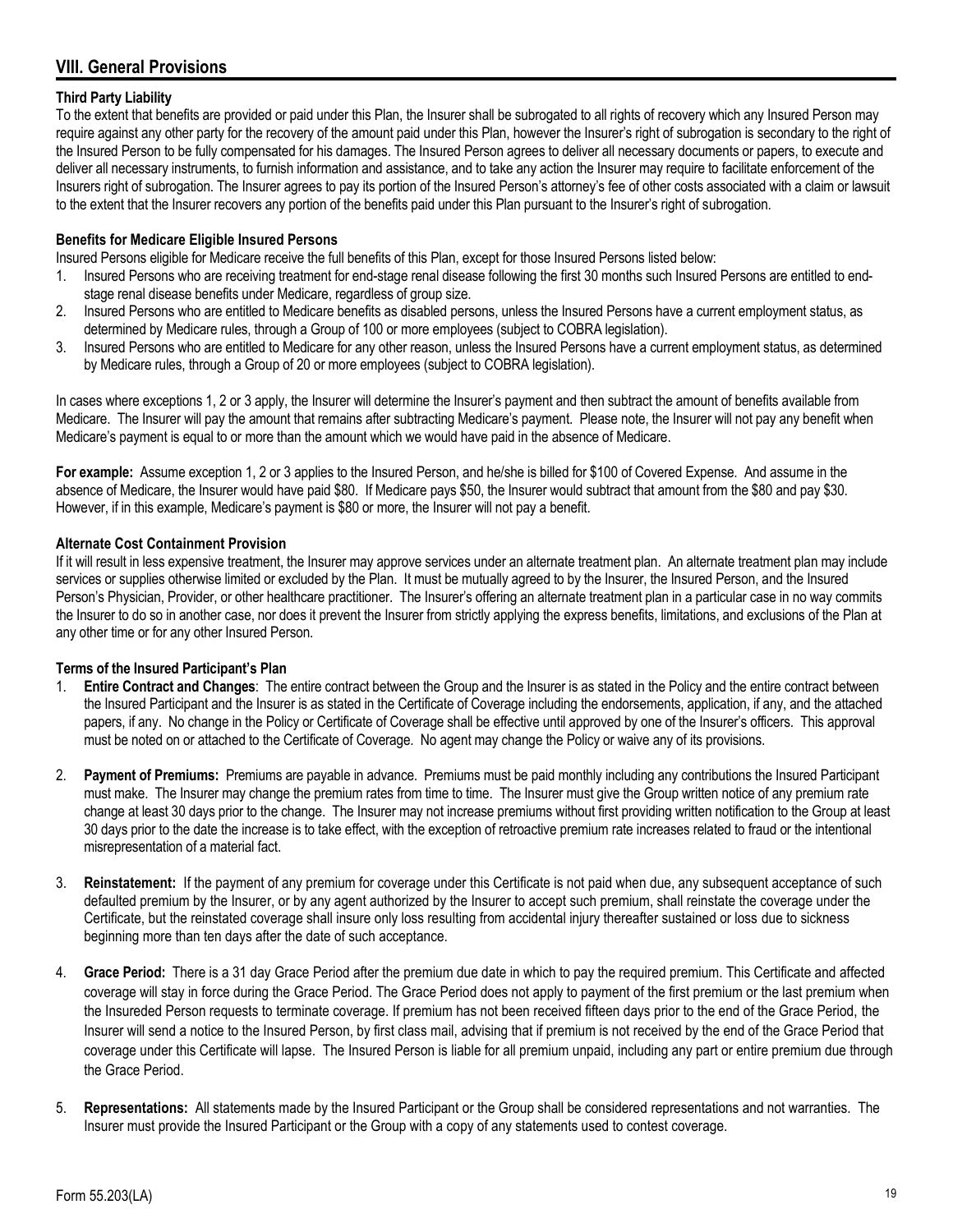- 6. **Time Limit on Certain Defenses/Misstatements on the Application:** After two years from the Effective Date of the Policy, the Insurer will not contest the validity of the Policy. After two years from the Insured Participant's Effective Date of Coverage, no misstatements on the Eligible Participant's application may be used to:
	- a. void this coverage, or
	- b. deny any claim for loss incurred or disability that starts after the 2 year period.

The above does not apply to fraudulent misstatements.

- 7. **Legal Actions:** The Insured Person cannot file a lawsuit before 60 days after the Insurer has been given written proof of loss. No action can be brought after 3 years from the time that proof is required to be given.
- 8. **Conformity with State Statutes:** If any provision of this Plan which, on its Effective Date, is in conflict with the statutes of the state in which the Policyholder resides, it is amended to conform to the minimum requirements of those statutes.
- 9. **Provision in Event of Partial Invalidity:** If any provision or any word, term, clause, or part of any provision of this Plan shall be invalid for any reason, the same shall be ineffective, but the remainder of this Plan and of the provision shall not be affected and shall remain in full force and effect.
- 10. **Extension of time limitations:** If any limitation of this Certificate with respect to giving notice of claim, furnishing proof of loss, or bringing any action on this Certificate is less than that permitted by law of the state, district or territory in which the Insured Person resides at the time this is issued, such limitation is hereby extended to agree with the minimum period permitted by such law.

### 11. **The Claims Process**

**Notice of Claim:** Within 20 days after an Insured Person receives Covered Services, or as soon as reasonably possible, he/she or someone on his/her behalf, must notify the Insurer in writing of the claim.

Within 15 days after the Insurer receive the Insured Person's written notice of claim, the Insurer must:

- a. acknowledge receipt of the claim;
- b. begin any investigation of the claim;
- c. specify the information the Eligible Participant must provide to file proof of loss. (The Insurer can request additional information during the investigation if necessary.)
- d. send the Insured Person any forms the Insurer require for filing proof of loss. If the Insurer does not send the forms within this time period, the Insured Person can file proof of loss by giving the Insurer a letter describing the occurrence, the nature and the extent of the Insured Person's claim. The Insured Person must give the Insurer this letter within the time period for filing proof of loss.

**Proof of Loss:** Within 90 days after the Insured Person receives Covered Services, he/she must send the Insurer written proof of loss. If it is not reasonably possible to give the Insurer written proof in the time required, the Insurer will not reduce or deny the claim for being late if the proof is filed as soon as reasonably possible. Unless the Insured Person is not legally capable, the required proof must always be given to the Insurer no later than one year from the date otherwise required.

All benefits payable under the Plan will be payable immediately upon receipt of due written proof of such loss. Should the Insurer fail to pay the benefits payable under the Plan, the Insurer shall have 15 workings days thereafter within which to mail the Insured Person a letter or notice which states the reasons the Insurer may have for failing to pay the claim, either in whole or in part, and which also gives the Insured Person a written itemization of any documents or other information needed to process the claim or any portions thereof which are not being paid. When all of the listed documents or other information needed to process the claim has been received, the Insurer shall then have 15 working days within which to process and either pay the claim or deny it, in whole or in part, giving the Insured Person the reasons the Insurer may have for denying such claim or any portion thereof.

Subject to proof of loss, all accrued benefits payable under the Plan for loss of time will be paid not later than at the expiration of each period of 30 days during the continuance of the period for which the Insurer are liable and any balance remaining unpaid at the termination of such period will be paid immediately upon receipt of such proof.

**Time Payment of Claims:** Benefits for a loss covered under this Plan will be paid as soon as the Insurer receives proper written proof of such loss. Any benefits payable to the Insured Participant and unpaid at the Insured Participant's death will be paid to the Insured Person's estate.

**Uniform Claim Forms:** All claims shall be processed in conformity with the uniform claim form issued by the Louisiana Department of Insurance pursuant to R.S. 22:1824.

**Payment of Claims:** The Insurer may pay all or a portion of any indemnities provided for health care services to the health care services provider, unless the Insured Participant directs otherwise in writing by the time proofs of loss are filed. The Insurer cannot require that the services be rendered by a particular health care services provider.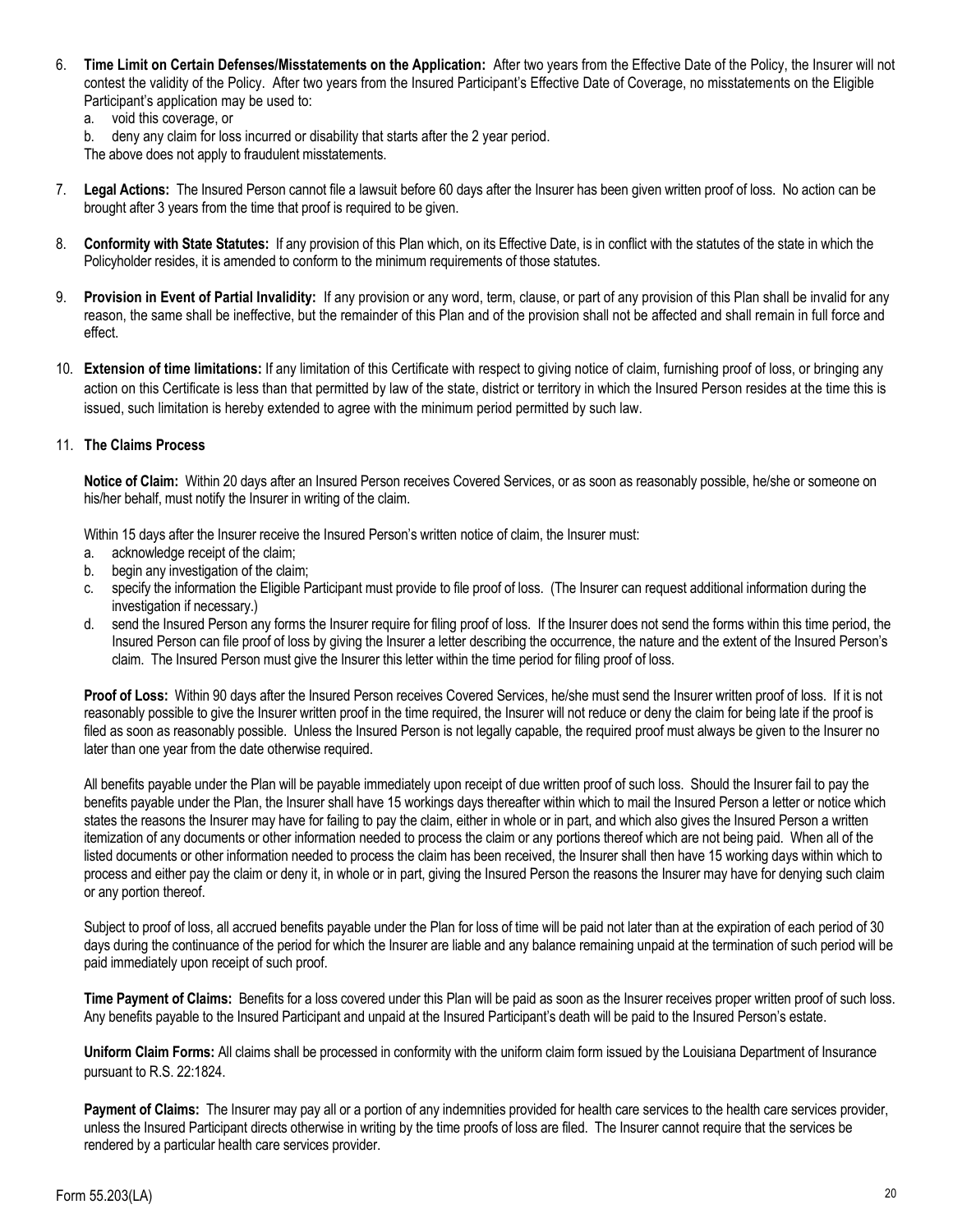**Assignment of Claim Payments:** The Insurer will recognize any assignment made under the Plan, if:

- 1. It is duly executed on a form acceptable to the Insurer; and
- 2. A copy is on file with the Insurer.

The Insurer assumes no responsibility for the validity or effect of an assignment.

**Payment to a Managing Conservator:** Benefits paid on behalf of a covered dependent child may be paid to a person who is not the Insured Participant, if an order issued by a court of competent jurisdiction in this or any other state names such person the managing conservator of the child.

To be entitled to receive benefits, a managing conservator of a child must submit to the Insurer with the claim form, written notice that such person is the managing conservator of the child on whose behalf the claim is made and submit a certified copy of a court order establishing the person as managing conservator. This will not apply in the case of any unpaid medical bill for which a valid assignment of benefits has been exercised or to claims submitted by the Insured Participant where the Insured Participant has paid any portion of a medical bill that would be covered under the terms of the Plan.

- 12. **Misstatement of Age:** If the age of an Insured Person has been misstated, an adjustment of premiums shall be made based on the Insured Person's true age. If age is a factor in determining eligibility or amount of insurance and there has been a misstatement of age, the insurance coverages or amounts of benefits, or both, shall be adjusted in accordance with the Insured Person's true age. Any such misstatement of age shall neither continue insurance otherwise validly terminated nor terminate insurance otherwise validly in force.
- 13. **Right to Recovery:** If the Insurer makes benefit payments in excess of the benefits payable under the provisions of the Plan, the Insurer has the right to recover such excess from any persons to, or for, or with respect to whom, such payments were made.
- 14. **Plan Administrator – COBRA and ERISA.** In no event will the Insurer be plan administrator for the purpose of compliance with the Consolidated Omnibus Budget Reconciliation Act (COBRA) or the Employee Retirement Income Security Act (ERISA). The term "plan administrator" refers either to the Group or to a person or entity other than the Insurer, engaged by the Group to perform or assist in performing administrative tasks in connection with the Group's health plan. The Group is responsible for satisfaction of notice, disclosure and other obligations of administrators under ERISA. In providing notices and otherwise performing under the Continuation (COBRA) section of this certificate (if applicable), the Group is fulfilling statutory obligations imposed on it by federal law and, where applicable, acting as the Eligible Participant's agent.
- 15, **Waiver of Rights:** Failure by the Insurer to enforce or require compliance with any provision herein will not waive, modify or render such provision unenforceable at any other time, whether the circumstances are or are not the same.
- 16. **Physical Exam and Autopsy:** The Insurer has the right to require a medical examination, at reasonable intervals, or an autopsy, where not prohibited by law, when a claim is made. If an examination or autopsy is required, the Insured Participant will not have to pay for it.
- 17. **Required Information:** The Group will furnish the Insurer all information necessary to calculate the Premium and all other information that the Insurer may require. Failure of the Group to furnish the information will not invalidate any insurance, nor will it continue any insurance beyond the last day of coverage. The Insurer has the right to examine any records of the Group, any person, company or organization which may effect the Premiums and benefits of the Plan.

The Insurer's right to examine any records exists:

- 1. During the time the Plan is in force; or
- 2. Until the Insurer pay the last claim.

**Grievance Procedures:** The grievance procedures under this provision are optional and voluntary. A Covered Person may also contact the Department of Insurance for assistance at 1702 N. 3rd Street, Baton Rouge, Louisiana 70802, or at their consumer toll-free number, 1–800–546–5664.

The grievance procedure is available for review of any Certificate, decision or action of the Insurer that effects the Covered Person.

Under these grievance procedures, the term "Covered Person" means a Covered Person or a designated representative, including a provider.

### **Informal Grievance Review**

The Covered Person may request an informal review of a grievance. To do so, the Covered Person must contact the Insurer's customer service unit. The toll-free number for the customer service unit is provided on the Covered Person's ID card. The informal review will be rendered within 10 business days of contacting the customer service unit. If the decision is not rendered within 10 business days, or if the decision is adverse to the Covered Person, the informal grievance will be rolled into the First-Level Grievance procedure.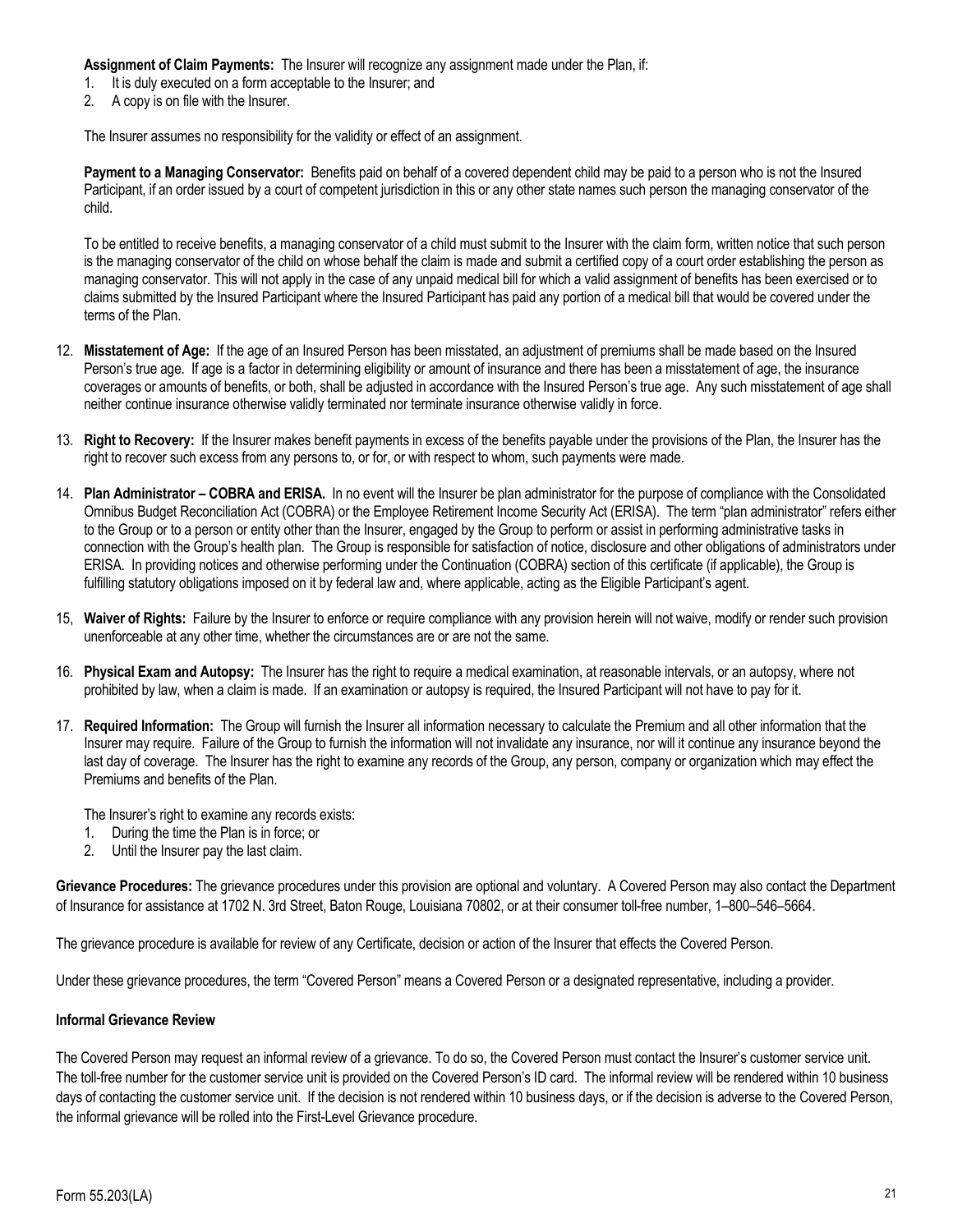# **First-Level (Formal) Grievance Review**

The Covered Person may request a formal review of the grievance by submitting the grievance in writing. The customer service unit listed on the ID card will provide the required forms and the address for mailing the written grievance.

A written acknowledgment will be mailed within 3 working days after receipt of the written grievance. The acknowledgment will contain the name and contact information of a grievance coordinator, and the instructions for submitting additional written material. The Covered Person will be contacted if further information is required.

The review will be conducted by a person not involved with the initial decision. In the event the issue is a clinical one, at least one person reviewing the grievance will be a provider with appropriate expertise to evaluate the matter. The Covered Person does not have the right to attend this review.

A written decision will be provided to the Covered Person within 30 calendar days of the receipt of a complete grievance request, unless the Covered Person and We mutually agree that an extension would be in the best interest of the Covered Person.

The decision will be written in clear terms and will include:

- 1. The title and qualifying credentials of the provider affirming the adverse determination;
- 2. A statement of the reason for the Covered Person's request for an appeal;
- 3. An explanation of the reviewer's decision in clear terms and the medical rationale in sufficient detail for the Covered Person to respond further to the Insurer's position;
- 4. If applicable, a statement including a description of the process to obtain a second level review of a decision and written procedures governing a second level review, including any required time frame for review.

# **Second-Level (Formal) Grievance Review**

The Covered Person may request a review of a first-level grievance decision by submitting the request in writing. The customer service unit listed on the ID card will provide the required forms and the address for mailing the written request. A Covered Person will have the right to appear in person before the review panel for this second level review.

A review panel meeting will be held within 45 days after receipt of a complete request for a review. The review meeting shall be held during regular business hours at a location reasonably accessible to he Covered Person. The Covered Person will be notified of the meeting at least 15 days prior to the date of the meeting. The Covered Person will also be notified of his rights under this review, which include the right:

- 1. to attend the review, or present or have a designated representative present, the case to a review panel;
- 2. to submit information prior to and at the meeting of the review panel;
- 3. to ask questions of the members of the review panel, and be represented or assisted by any person chosen by the Covered Person.

A request for postponement of a review meeting made by a Covered Person will not be unreasonably denied. The review panel's decision will not be conditioned on the attendance of the Covered Person at the meeting.

The Covered Person will be provided a written decision within 5 working days after the review panel meeting. The decision will be written in clear terms and will include:

- 1. the title and qualifying credentials of he appropriate clinical peer affirming an adverse determination;
- 2. a statement of the nature of the appeal and all pertinent facts;
- 3. the rationale for the decision;
- 4. reference to evidence or documentation used in making the decision;
- 5. the instructions for requesting a written statement of the clinical rationale and review criteria used to make the determination; and
- 6. notice of the Covered Person's right to an external review.

### **External Review**

The Insurer will provide an independent review process to examine this Certificate's coverage decisions based on medical necessity. A Covered Person, with the concurrence of the treating health care provider, may make a request for an external review of a second level appeal adverse determination. The Insurer is not obligated to grant a request for an external review until the second level appeal process has been exhausted. However, a request for external review of an adverse determination may be made before the Covered Person has exhausted the Insurer's appeals process, if:

- 1. the Covered Person has an emergency medical condition; or
- 2. the Insurer agrees to waive the requirements for the first level appeal, the second level appeal, or both.

If the requirement to exhaust the Insurer's appeal procedures is waived, the Covered Person's treating health care provider may request an expedited external review. If the requirement to exhaust the Insurer's appeal procedures is waived, a standard external review shall be performed.